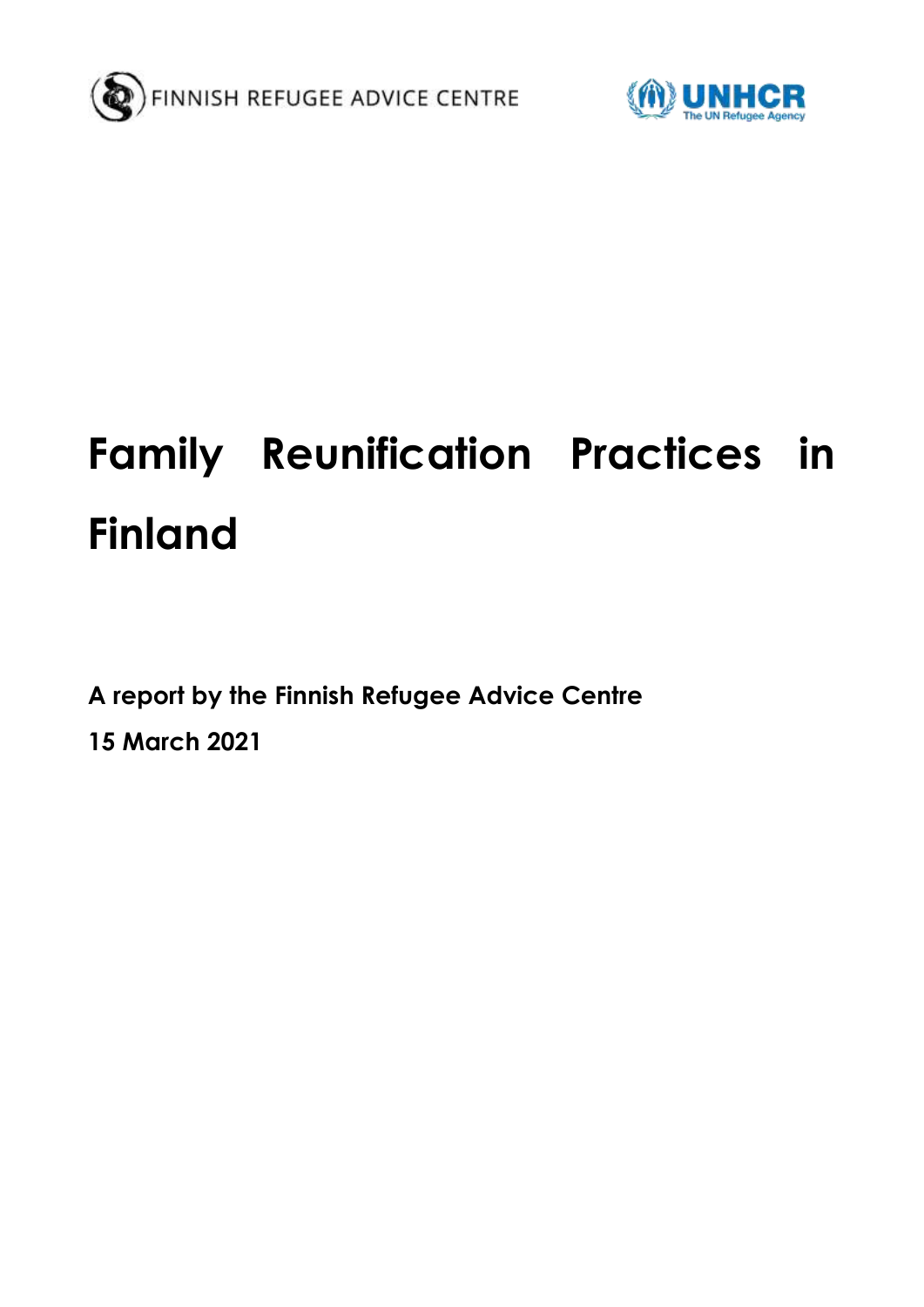## **Table of Content**

| 1.                                                                                            |  |
|-----------------------------------------------------------------------------------------------|--|
| 2.                                                                                            |  |
| 3.                                                                                            |  |
| 4.                                                                                            |  |
| 5.                                                                                            |  |
|                                                                                               |  |
|                                                                                               |  |
|                                                                                               |  |
|                                                                                               |  |
|                                                                                               |  |
|                                                                                               |  |
|                                                                                               |  |
|                                                                                               |  |
|                                                                                               |  |
|                                                                                               |  |
|                                                                                               |  |
|                                                                                               |  |
|                                                                                               |  |
|                                                                                               |  |
|                                                                                               |  |
|                                                                                               |  |
|                                                                                               |  |
| 7.                                                                                            |  |
|                                                                                               |  |
|                                                                                               |  |
| 8.                                                                                            |  |
|                                                                                               |  |
|                                                                                               |  |
|                                                                                               |  |
| 8.4. Reference person that have been excluded from refugee status or subsidiary protection 26 |  |
|                                                                                               |  |
|                                                                                               |  |
|                                                                                               |  |
|                                                                                               |  |
|                                                                                               |  |
|                                                                                               |  |
|                                                                                               |  |
|                                                                                               |  |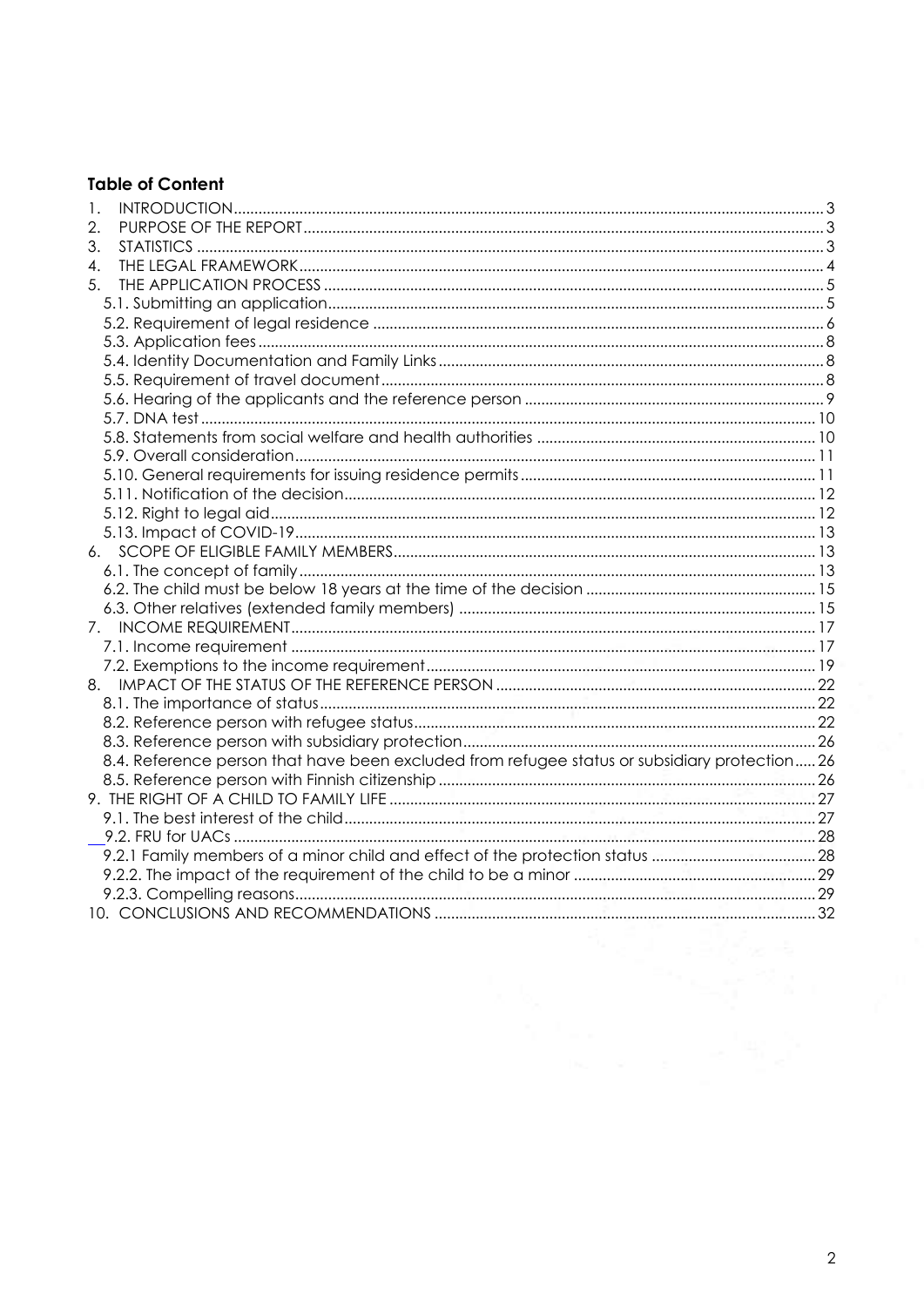## <span id="page-2-0"></span>**1. INTRODUCTION**

In the autumn of 2015, an exceptional number of asylum-seekers arrived in Finland. In response, several legislative changes were made regarding asylum-seekers' right to legal aid, the appeal process in asylum cases as well as family reunification (FRU). The rules on FRU for refugees and beneficiaries of subsidiary protection were made stricter by introducing an income requirement for these groups on 1 July 2016. The on-going legislative reform combined with stricter policy guidelines and jurisprudence have effectively led to a situation where the right to family life of refugees and beneficiaries of subsidiary protection has not been realized to a sufficient decree in Finland. 1

The introduction of an income requirement is part of a long-term trend in restricting FRU for beneficiaries of international protection in Finland**.** In addition to restrictive legislative changes since 2010, a tendency of a stricter implementation can also be identified as well as practical economic and administrative barriers making it difficult to even file an application. Currently, the application process requires physical travel to a Finnish Embassy multiple times, obtaining necessary identity documentation and high application fees, which poses tremendous practical and economical challenges, especially to applicants who are in a precarious and vulnerable situation.

The possibilities for FRU have become especially limited for unaccompanied children (UAC), throughout the years, due to changes in legislation and decision-making policy. In a report of March 2020, the Non-Discrimination Ombudsman (NDO) assessed the reasons for negative FRU decisions of UACs and the role of fundamental and human rights in decision-making, expressing concerns about the fulfillment of children's rights. 2

## <span id="page-2-1"></span>**2. PURPOSE OF THE REPORT**

This report describes the current legal framework, policies and practices regarding the right to FRU for refugees and beneficiaries of subsidiary protection in Finland and identifying practical, legal and financial obstacles in access to FRU. The findings are based mainly on the practical experience of the Finnish Refugee Advice Centre (FRAC), consisting of around 130 cases yearly regarding residence permits based on family ties in different instances (Immigration Service, the Administrative Courts and the Supreme Administrative Court (SAC). The case examples in the report are precedent-setting decisions of SAC and other decisions of Finnish Administrative Courts and of SAC in FRAC's own cases.

The report, commissioned by UNHCR, has been prepared by FRAC's Executive Lawyer Hanna Laari, who focuses on FRU in her work at FRAC.

## <span id="page-2-2"></span>**3. STATISTICS**

-

The number of applications for a residence permit based on family ties for family members of beneficiaries of international protection has risen somewhat since 2015, but it has remained at around or under 2000 per year, representing approximately 15 % of all applications based on family

<sup>1</sup> Non-Discrimination Ombudsman (NDO), Pakolaisen Oikeus Perhe-Elämään ja Lapsen Edun Ensisijaisuus, 21 February 2018, available at: [https://syrjinta.fi/documents/25249352/42721244/Yhdenvertaisuusvaltuutetun+kannanotto+pakolaisen+oikeudesta+perhe](https://syrjinta.fi/documents/25249352/42721244/Yhdenvertaisuusvaltuutetun+kannanotto+pakolaisen+oikeudesta+perhe-el%C3%A4m%C3%A4%C3%A4n.pdf/bd8c86d3-df14-4175-9a28-fc86909b221b/Yhdenvertaisuusvaltuutetun+kannanotto+pakolaisen+oikeudesta+perhe-el%C3%A4m%C3%A4%C3%A4n.pdf?t=1603875035819)[el%C3%A4m%C3%A4%C3%A4n.pdf/bd8c86d3-df14-4175-9a28-](https://syrjinta.fi/documents/25249352/42721244/Yhdenvertaisuusvaltuutetun+kannanotto+pakolaisen+oikeudesta+perhe-el%C3%A4m%C3%A4%C3%A4n.pdf/bd8c86d3-df14-4175-9a28-fc86909b221b/Yhdenvertaisuusvaltuutetun+kannanotto+pakolaisen+oikeudesta+perhe-el%C3%A4m%C3%A4%C3%A4n.pdf?t=1603875035819)

[fc86909b221b/Yhdenvertaisuusvaltuutetun+kannanotto+pakolaisen+oikeudesta+perhe-el%C3%A4m%C3%A4%C3%A4n.pdf?t=1603875035819.](https://syrjinta.fi/documents/25249352/42721244/Yhdenvertaisuusvaltuutetun+kannanotto+pakolaisen+oikeudesta+perhe-el%C3%A4m%C3%A4%C3%A4n.pdf/bd8c86d3-df14-4175-9a28-fc86909b221b/Yhdenvertaisuusvaltuutetun+kannanotto+pakolaisen+oikeudesta+perhe-el%C3%A4m%C3%A4%C3%A4n.pdf?t=1603875035819) <sup>2</sup> NDO, Children Without Families – FRU of Under-Age Beneficiaries of International Protection, 2 March 2020, available at: [https://syrjinta.fi/en/publications.](https://syrjinta.fi/en/publications)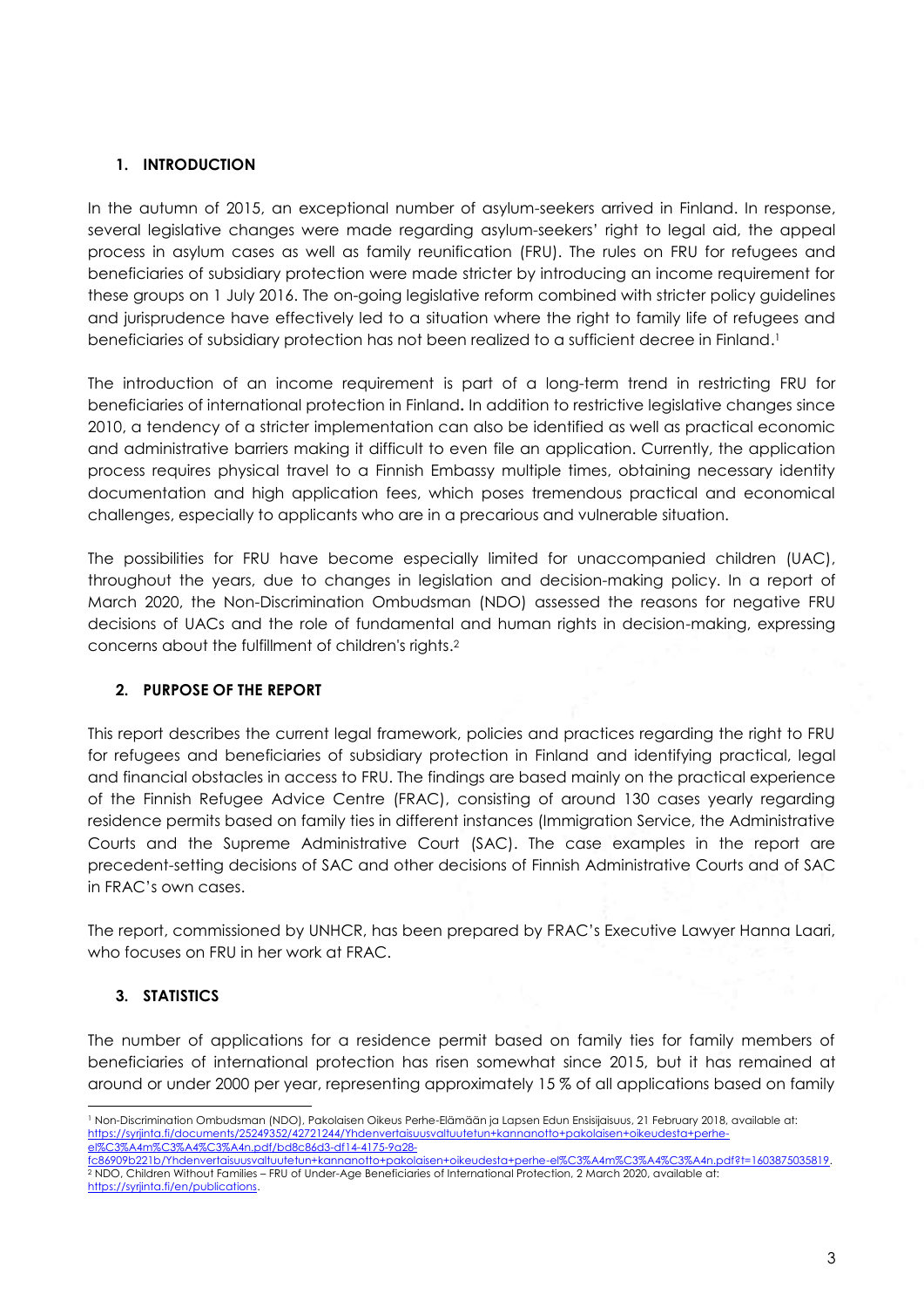ties. <sup>3</sup> The acceptance rate for family members of beneficiaries of international protection is somewhat lower than for applicants in general, for the past two years, after the most recent restrictions, by approximately 10 percentage points.<sup>4</sup> The below table indicates the number of decisions of the Finnish Immigration Service (MIGRI) with respect to FRU applications made by nuclear family members and other relatives of persons who have been granted international protection in Finland between 2015 – 2019: 5

| <b>FRU decisions 2015-2019</b>                                          | 2015 | 2016 | 2017 | 2018 | 2019 |
|-------------------------------------------------------------------------|------|------|------|------|------|
| Application for a first residence permit                                | 1391 | 1462 | 2699 | 2512 | 2144 |
| <b>Custodian</b> of a beneficiary of international protection           | 20   | 17   | 62   | 76   | 77   |
| Negative                                                                | 15   | 6    | 31   | 43   | 33   |
| Positive                                                                | 5    | 11   | 31   | 33   | 44   |
| <b>Child</b> of a of a beneficiary of international protection          | 898  | 993  | 1779 | 1590 | 1336 |
| Negative                                                                | 118  | 85   | 238  | 271  | 212  |
| Positive                                                                | 780  | 908  | 1541 | 1319 | 1124 |
| <b>Other relative</b> of a beneficiary of international protec-<br>tion | 175  | 92   | 190  | 281  | 190  |
| <b>Negative</b>                                                         | 142  | 60   | 131  | 219  | 124  |
| Positive                                                                | 33   | 32   | 59   | 62   | 66   |
| <b>Spouse</b> of a beneficiary of international protection              | 298  | 360  | 668  | 565  | 541  |
| Negative                                                                | 131  | 132  | 219  | 224  | 244  |
| Positive                                                                | 167  | 228  | 449  | 341  | 297  |

## <span id="page-3-0"></span>**4. THE LEGAL FRAMEWORK**

The Finnish Aliens Act (301/2004) <sup>6</sup> (AA) regulates the process and the grounds for issuing residence permits on the basis of family ties. According to Section 1 AA, the objective of the Act is to implement and promote good governance and protection under the law in migration affairs. A further objective is to promote managed immigration and the granting of international protection with respect for fundamental and human rights and in consideration of international treaties binding on Finland.

Other national legislation to be taken into account in the FRU process includes the Constitution of Finland, the Administrative Procedure Act (434/2003), the Marriage Act (234/1929) and the Act to amend the Marriage Act (1226/2001) as well as, for instance, the Adoption Act (153/1985).

At the European level, Finland has implemented Council Directive 2003/86/EC of 22 September 2003 on the right to FRU (EU FRU Directive) as of 1 July 2006, when the amendments to AA as required by the ratification of the Directive, came into force. However, even before this amendment, the AA complied with many of the Directive's principles. A general reform of the AA was carried out in 2004 when most of the conditions set out in the Directive were adopted. <sup>7</sup> Finland

<sup>-</sup><sup>3</sup> MIGRI, Statistics, 20 January 2021, available at: [https://tilastot.MIGRI.fi/index.html#applications/21205/59/1?l=en.](https://tilastot.migri.fi/index.html#applications/21205/59/1?l=en) 

<sup>4</sup> MIGRI, Statistics, 20 January 2021, available at: [https://tilastot.migri.fi/index.html#decisions/21205/59/1?l=en.](https://tilastot.migri.fi/index.html#decisions/21205/59/1?l=en) 

<sup>5</sup> MIGRI, Statistics, 20 January 2021, available at: [https://tilastot.MIGRI.fi/index.html#applications/21205/59/1?l=en.](https://tilastot.migri.fi/index.html#applications/21205/59/1?l=en)

<sup>6</sup> Aliens Act, 301/2004 amendments up to 1163/2019 included, available at[: https://www.finlex.fi/en/laki/kthe AAn](https://www.finlex.fi/en/laki/kaannokset/2004/en20040301.pdf)[nokset/2004/en20040301.pdf.](https://www.finlex.fi/en/laki/kaannokset/2004/en20040301.pdf) 

<sup>7</sup> European Migration Network (EMN), FRU of Third Country Nationals in the EU – National Report of Finland, March 2016, available at: [https://ec.europa.eu/home-affairs/sites/homeaffairs/files/09a\\_finland\\_family\\_reunification\\_en\\_fi.pdf.](https://ec.europa.eu/home-affairs/sites/homeaffairs/files/09a_finland_family_reunification_en_fi.pdf)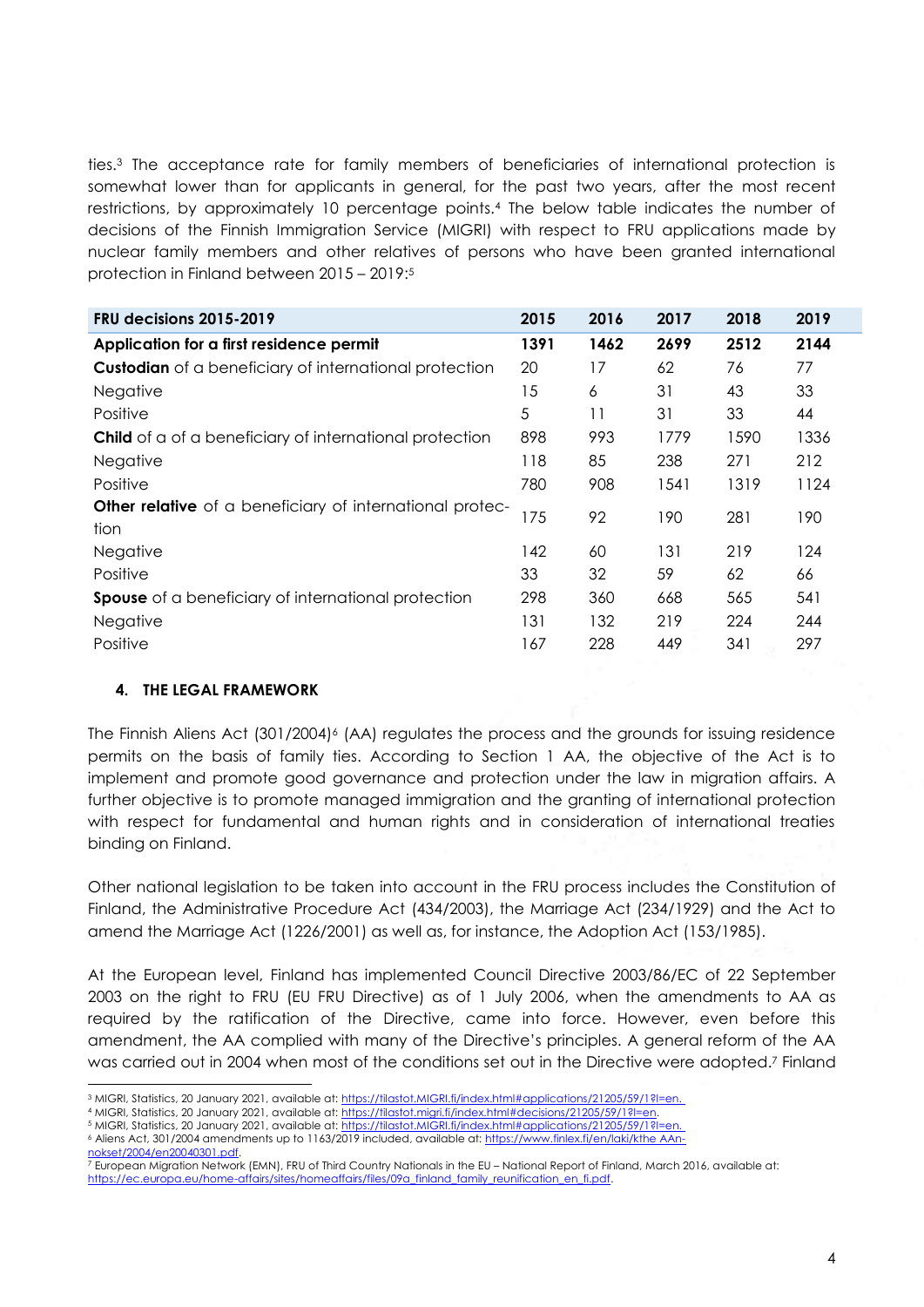is also bound by the Charter of Fundamental Rights of the EU, where respect for private and family life is safeguarded in Article 7.

Finland has ratified the European Convention for the Protection on Human Rights and Fundamental Freedoms (ECHR), which in Article 8 guarantees the right to private and family life. Finland has also accepted the five protocols to to ECHR. Moreover, Finland has ratified the European Social Charter (revised) (RESC), ETS No. 163 (1996), that protects family life (Part 1, principle 16 and Part 2 (Article 16)). Of the resolutions of European Council, Council Resolution of 4 December 1997 on measures to be adopted on the combating of marriages of convenience is often cited in MIGRI decisions. 8

The right to family life is further protected by international human rights instruments that Finland has ratified such as the Universal Declaration of Human Rights (UDHR), especially Articles 12 and 16(3), International Covenant on Civil and Political Rights (ICCPR), especially Articles 17 and 23(1), International Covenant on International Covenant on Economic, Social and Cultural Rights (ICESCR), Article 10(1), International Convention on the Protection of the Rights of All Migrant Workers and Members of their Families (ICPMW) Articles 14 and 44(1) and the UN Convention on the Rights of the Child (CRC), Articles 9, 10 and 16.

Finland is one of few countries that has accepted the Optional Protocol to the CRC on a communications procedure (CRC-OPIC), which makes it possible for a child to file an individual complaint to the CRC Committee. CRC-OPIC came into force in Finland on 12 February 2016. Currently, there are two cases pending against Finland.<sup>9</sup>

The 1951 Convention relating to the Status of Refugees (1951 Convention) does not specifically refer to the family. However, the Final Act of the Conference of Plenipotentiaries, at which the 1951 Convention was adopted, refers to "the unity of the family ... [as] an essential right of the refugee" and recommends that Governments "take the necessary measures for the protection of the refugee's family, especially with a view to ensuring that the unity of the family is maintained".<sup>10</sup>

The UN Refugee Agency (UNHCR) has a global mandate to provide international protection to refugees and help them find durable solutions. Based on this mandate, UNHCR promotes the unity of the refugee's family which is a principal means by which the refugee family is protected.

## <span id="page-4-0"></span>**5. THE APPLICATION PROCESS**

## <span id="page-4-1"></span>**5.1. Submitting an application**

-

According to Section 60 of the AA, the first residence permit has to be applied for before entering Finland and the applicants must legally reside in the country where they submit the application.<sup>11</sup> The only exception in the law concerns family members of a Finnish citizen who may be issued a residence permit based on family ties upon application filed in Finland or abroad (Section 50 AA).

<sup>8</sup> The Council of the European Union Resolution of 4 December 1997 on measures to be adopted on the combating of marriages of convenience [1997] OJ C 382, 16/12/1997, p. 1-3.

<sup>9</sup> OHCHR, Table of pending cases before the Committee on the Rights of the Child, 19 October 2020, available at: [https://www.ohchr.org/Documents/HRBodies/CRC/TablePendingCases.pdf,](https://www.ohchr.org/Documents/HRBodies/CRC/TablePendingCases.pdf) last checked 1.3.2021.

<sup>10</sup> UN Conference of Plenipotentiaries on the Status of Refugees and Stateless Persons, Final Act of the United Nations Conference of Plenipotentiaries on the Status of Refugees and Stateless Persons, 25 July 1951, A/CONF.2/108/Rev.1, available at: [http://www.refworld.org/docid/40a8a7394.html.](http://www.refworld.org/docid/40a8a7394.html)

<sup>11&</sup>quot;A first residence permit shall be applied for in the country where the alien resides legally before entering Finland. A first residence permit may, however, be applied for in Finland under Sections 47h, 49, 49a, 50, 50a, 51, 52, 52a and 52d." Aliens Act (n. 6) Section 60 (1).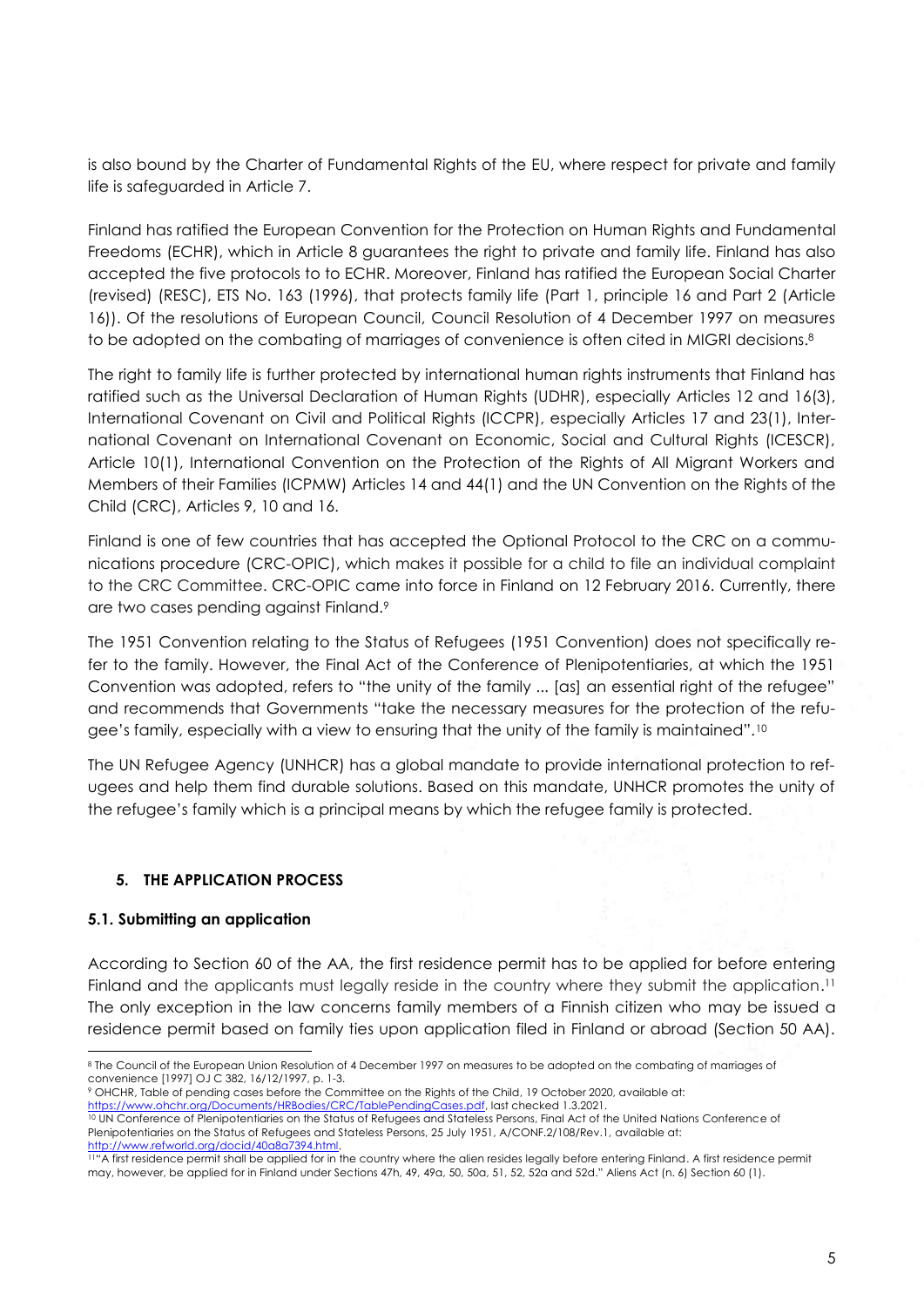Based on the experience of FRAC, also applicants who are not family members of a Finnish citizen and are already in Finland, for example, after a failed asylum process, have been able to file a residence permit application in Finland and usually may wait for the MIGRI decision in Finland.

Since 2011, the reference person has not been able to submit the application on behalf of the applicant in Finland. The applicant must submit the application at a Finnish Embassy or through the online service Enter Finland (www.enterfinland.fi). When a paper application is made, a physical appointment must be booked at the Embassy where the application is submitted. When the application is submitted online, the applicant has to visit a Finnish mission (Embassy or Consulate) abroad or a service point of the MIGRI in Finland, to verify their identity. Children of all ages must also visit the Finnish mission or the service point of the MIGRI. If the applicant cannot physically verify their identity within three months of lodging the online application, MIGRI can issue a decision on the expiration of the application. The application forms and detailed information about the application process can be found on the web site of MIGRI (www.migri.fi).<sup>12</sup>

According to Section 60 d of the AA, in connection with the filing of a residence permit application, the fingerprints of the applicant are taken for the residence permit card issued by MIGRI or a Finnish mission. According to Section 60 d(2) the fingerprints for the residence permit card could also be taken by a mission of another Schengen State or an external service provider, if an agreement has been made with it regarding this task. To the knowledge of FRAC, there are no cases where this option would have been used.

It has been regulated by a Government Decree which embassy the nationals of different countries must visit. For example, Iraqi and Syrian nationals must visit the Finnish Embassy in Turkey, Afgans must visit the Finnish Embassy in New Delhi, India and Somali nationals must visit the Finnish Embassy in Addis Abeba, Ethiopia. For most of the applicants, applying for a residence permit means travelling abroad, even several times during the process; for submission of the application and identification, for the possible interview and finally for picking up the residence permit card. This leads to significant practical and financial barriers to FRU applications, affecting especially the most vulberable families. Therefore, in FRACs view, it would be reasonable to minimize the times that the applicant must visit the Embassy.

## <span id="page-5-0"></span>**5.2. Requirement of legal residence**

-

According to Section 60 of the AA, the applicants must legally reside in the country where they submit the application. As Finland only has missions in some countries, applicants are usually not able to submit the application in their home country or country of legal residence. The applicants can show the legality of their residence with a passport that has a visa submitted by the country where the applicant is residing. If the applicant does not have a passport or other identity documentation, the applicants can legalise their residence by registering with the UNHCR. This is possible in countries where UNHCR is operating and registers its persons of concern. For example, many Eritrean applicants have been able to register with UNHCR in Nairobi, Kenya. In comparison, UNHCR is not registering Afghan or Pakistani nationals in Iran. Due to this, undocumented Afghans or Pakistanis have not been able to legalise their residence in Iran and consequently are not able to submit their FRU applications where they reside.

<sup>12</sup>See, for example: https://migri.fi/en/moving-to-finland-to-be-with-a-family-member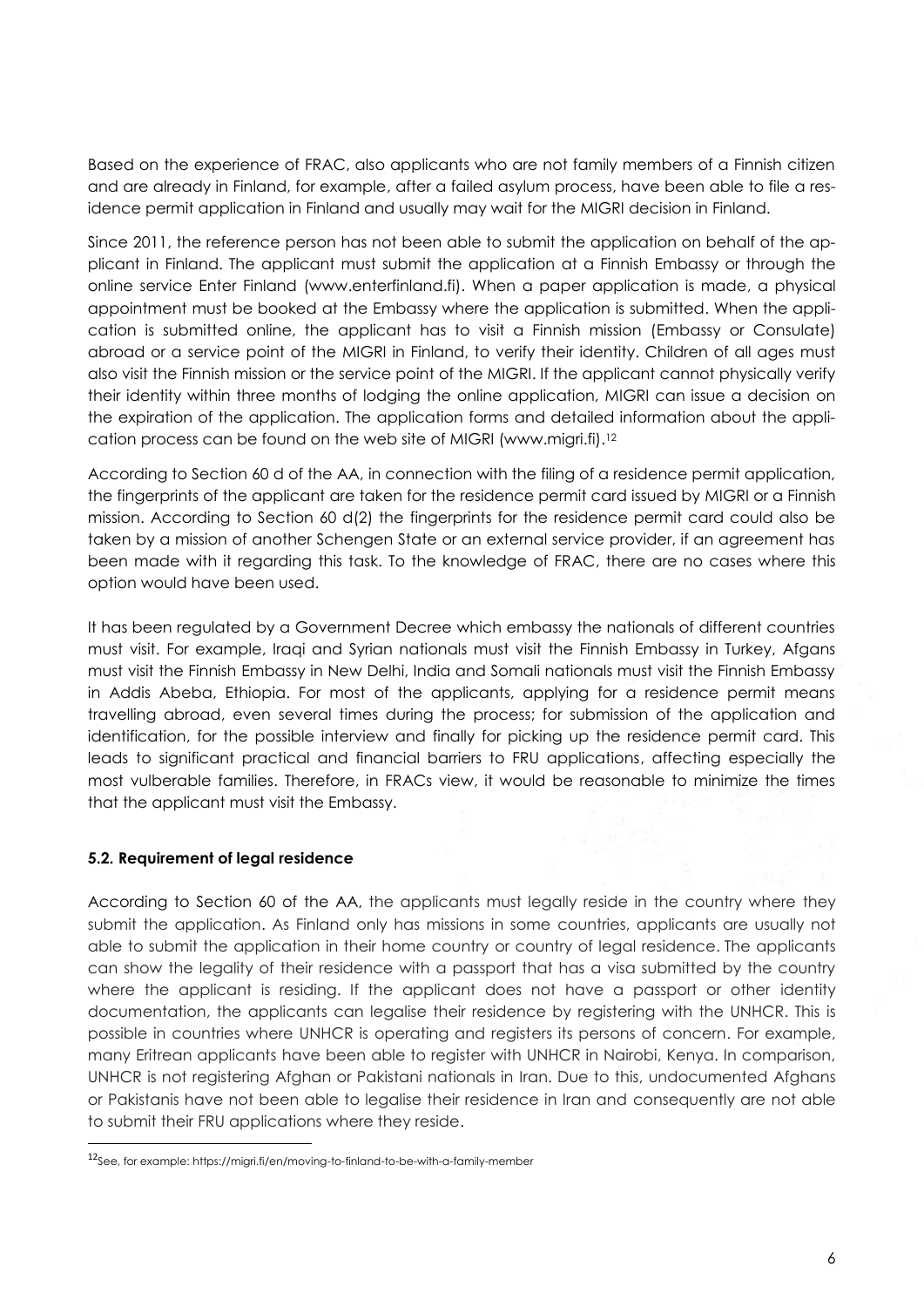There have been situations, where Finnish authorities have required from the applicants, who are family members of a refugee, documents that they actually cannot obtain, such as national passports or other identity documents *(see case example below).* In FRAC's view, the policy where Finnish authorities do not take into account the circumstances of family members of refugees (and other beneficiaries of international protection), presents a real obstacle to FRU, which may violate Finland's obligations under human rights law. For example, according to the EU FRU Directive, special attention should be paid to the situation of refugees and more favourable conditions should be laid down for the exercise of their right to FRU. <sup>13</sup> Likewise, in its jurisprudence, the European Court of Human Rights (ECtHR) has concluded that when the national authorities had not given due consideration to the applicants' specific circumstances, the FRU procedure had not offered the requisite guarantees of flexibility, promptness and effectiveness to ensure compliance with their right to respect for their family life, in violation of Article 8 of ECHR.<sup>14</sup>

> **Case example, Decision of Helsinki Administrative Court, 12 June 2019, dnr 02778/18/3101 – 02784/18/3101, Decision of Helsinki Administrative Court 12 June 2019, dnr 00532/19/3101:** The case concerned a reference person, who had been persecuted by his country's security services and had been granted refugee status in Finland in 2016. The decision was served on 7 December 2016. His wife and six minor children lodged an electronic FRU application on 2 March 2017. Because of the danger of persecution, it was impossible for the applicants to obtain missing national passports for the two youngest children. For this reason they were not able to leave their home country in almost a year. Finally in the beginning of 2018 they were able to get to Iran. The applicants had valid Iranian visas in their falsified national passports and they had disclosed this information concerning their passports to the Finnish authorities. The Finnish Embassy in Teheran refused to book meeting times for the applicants, considering they were not legally in Iran. At the time, it was not possible to legalise the residence by registering with the UNHCR. MIGRI issued a negative decision on 16 April 2018 based on the fact that they had not identified themselves in time nor paid the application fee. The applicants appealed that decision. They also lodged a new FRU application on 20 April 2018 and this time the Embassy booked the meeting times. MIGRI issued a new negative decision on 27 December 2018, and claimed that the family life of the reference person and the applicants had possibly been broken and that the income requirement is applicable, since three months had been exceeded. The applicants appealed also this decision. In the decisions of Helsinki Administrative Court given on 12 June 2019, the Court noted that MIGRI had been aware of the applicants' difficulties concerning traveling and visiting the Embassy. The Court noted that based on advice given by MIGRI in February 2018 the applicants trusted that they could visit the Embassy in Tehran. The applicants had reasons to trust that MIGRI would not issue a final decision before they had visited the Embassy or been informed of the decision. The applicants identified themselves in the Embassy in 20 April 2018 and paid the application fees. Taking also into account the great importance of the matter to the applicants and other clarification given in the case and the requirement of good governance, the Court annulled both negative decisions by MIGRI and returned the cases to MIGRI for a new decision. In summer 2019, MIGRI granted residence permits for the applicants.

Apart from the strict policy described above, FRAC is also aware of cases where Finnish authorities, employees in the Embassies or MIGRI, have given inadequate or even false advice to the applicants. For example, the Embassies may have required a national passport from the applicant,

-

<sup>13</sup> Council Directive 2003/86/EC of 22 September 2003 on the Right to FRU [2003] OJ L 251/12, Preamble para 8.

<sup>14</sup> See for example, *Mugenzi v. France* App no 52701/09 (ECtHR, 10 July 2014), *Tanda Muzinga v. France* App no 2260/10 (ECtHR, 10 July 2014).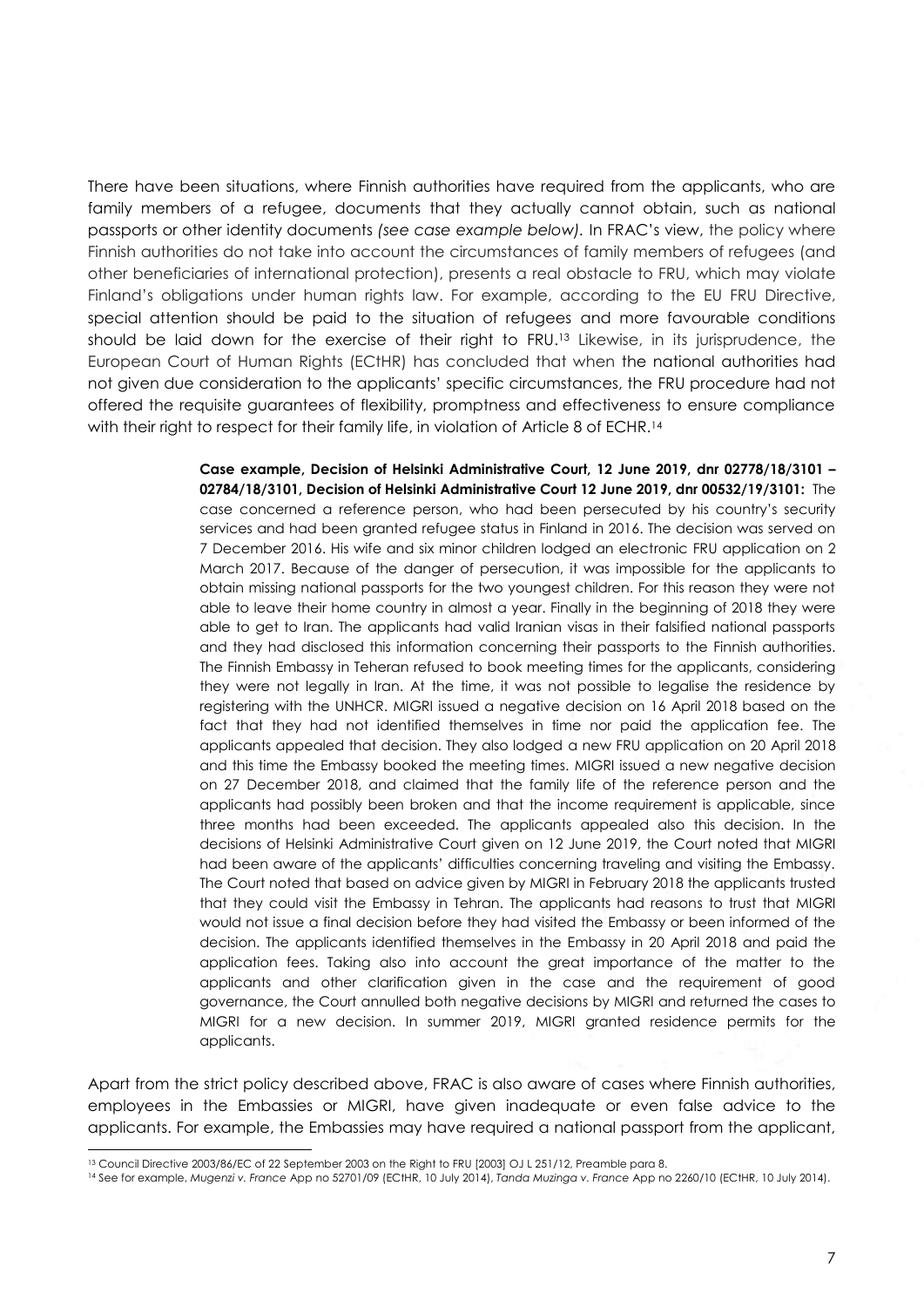in order to proceed with the application, even though according to the AA they could only require that the applicant reside lawfully in the country. *(See also chapter 5.5. below)*

## <span id="page-7-0"></span>**5.3. Application fees**

Until May 2016, FRU applications of family members of beneficiaries of international protection were free of charge if the family ties had been established before the reference person came to Finland.<sup>15</sup> Since the law changed, every applicant has to pay the high application fee. The application fee for an adult is 520 euros (paper application) or 470 euros (online application). The application fee for a minor is 270 / 240 euros.<sup>16</sup> The application will not be processed before the application fee is paid. The application fee applies to all applicants irrespective of the status of the reference person and excemptions from paying the fee are not possible. 17

## <span id="page-7-1"></span>**5.4. Identity Documentation and Family Links**

When applying for a residence permit on the basis of family ties, the authenticity of the family links must be proven by presenting original documents, such as a marriage certificate or a child's birth certificate. If the reference person and the applicant are unable to provide documentation as evidence of family ties, they should explain this in writing in the application. Exemptions can be made if the applicant originates from a country where it is impossible or where MIGRI considers it is too difficult to obtain identity documentation or verify family links, or where documentation is not considered reliable, such as in cases of applicants from Somalia. In such cases, identity and family links are verified through an in-person interview combined in some instances with other means of verification, such as a DNA-test to confirm the biological family links, especially between parents and children.

## <span id="page-7-2"></span>**5.5. Requirement of travel document**

1

According to Section 35 of the AA, an applicant must be in possession of a valid travel document in order to obtain a residence permit. However, because of the obligations stemming from international human rights instruments, it is possible to make exceptions.

According to the MIGRI guidelines on FRU,<sup>18</sup> the granting of a residence permit without a valid travel document is always exceptional and requires special consideration. Apart from nationals of Somalia, travel documents and legalised documents must be requested from family members. It is possible to make an exception especially when the reference person has received international protection and can not be required to return back to his/her home country or country of residence and the family ties have been established before he/she came to Finland and the applicants have the same nationality as the reference person.

To the experience of FRAC, the administrative policy of MIGRI concerning the requirement of travel document has been very strict. MIGRI has issued several negative decisions even for family members of reference persons with refugee status, based solely on the fact that the applicant does not have a valid national passport or other travel document. According to the experience of FRAC, in

17 In comparison, in Denmark and Sweden beneficiaries of international protection may be exempted from having to pay the application fee. NOAS, Realizing Refugees' Right to Family Unity - The challenges to FRU in Norway, Sweden and Den-

<sup>15</sup> Sisäministeriön asetus Maahanmuuttoviraston suoritteiden maksullisuudesta annetun sisäministeriön asetuksen (1522/2015) 4 §:n muuttamisesta. 340/2016, 28 April 2016.

<sup>16</sup> MIGRI, Processing fees and payment methods, available at[: https://MIGRI.fi/en/processing-fees-and-payment-methods.](https://migri.fi/en/processing-fees-and-payment-methods)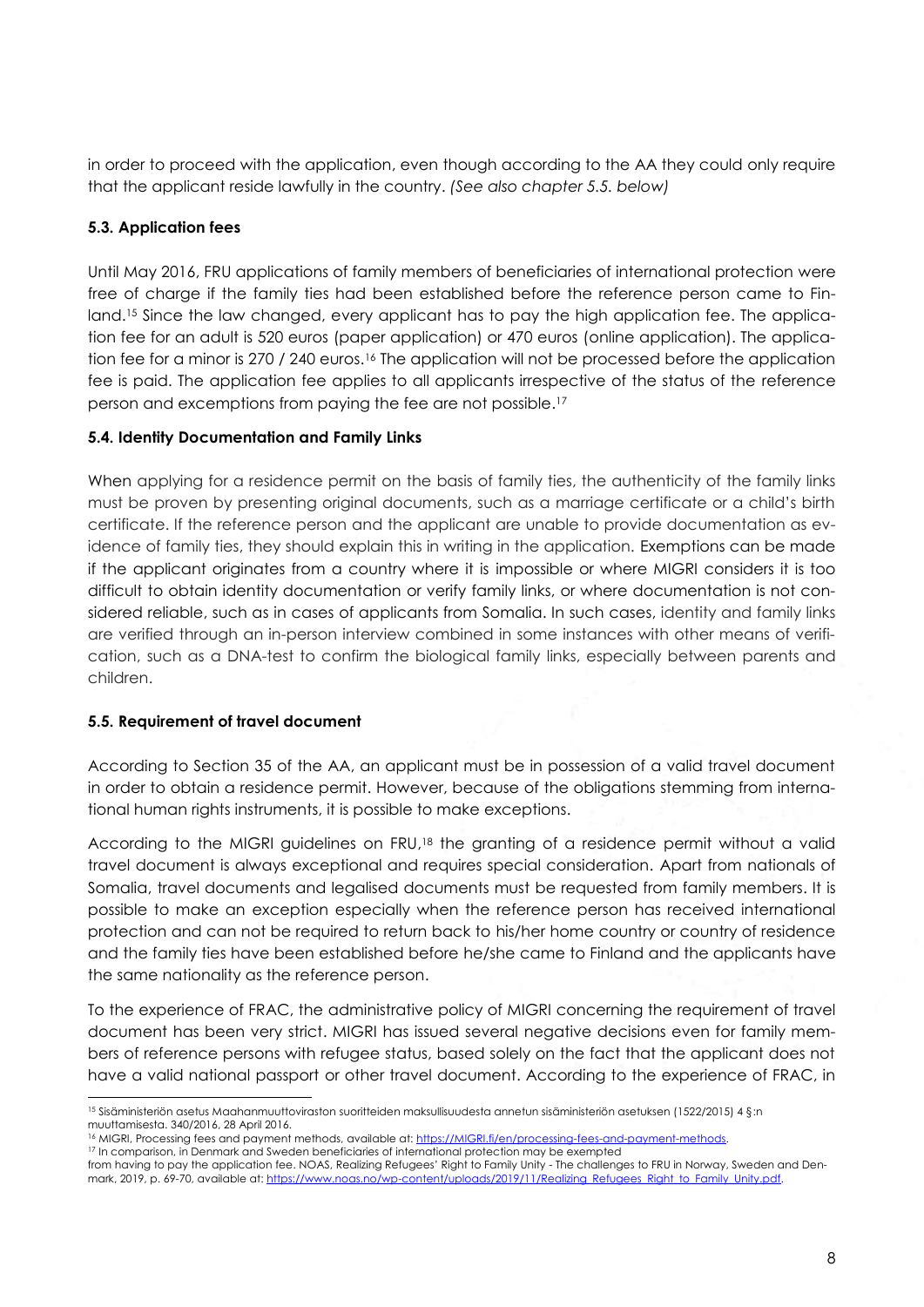such cases family life has usually been established after the reference person has received refugee status in Finland. The applicant has often arrived in Finland as an asylum-seeker and has already enjoyed family life in Finland together with the reference person, before applying for a residence permit based on family ties. It has been impossible for the applicant to get a national passport while residing in Finland with no possibility to travel abroad.

> **Case example: SAC precedent, 1 July 2015, KHO:2015:107, ECLI:FI:KHO:2015:107:** Requiring a travel document as per the wording in Section 35 of the AA, would have led to a situation where the applicant could not receive a residence permit because as a citizen of Somalia he could not obtain a travel document accepted by Finland from his home country. Therefore, the reference person's and the applicant's possibility to FRU according to Section 114 (1) would be prevented for reasons beyond the applicants' control. SAC held that withholding the residence permit from the applicant, on the ground that he did not have and was unable to obtain such travel document from the Somali government that Finland would accept, limited the applicant's and the reference person's right to FRU in Finland more than necessary. 19

> **Case example: Decision of Helsinki Administrative Court, 14 July 2020 (05029/19/3101):** The applicant was an Iraqi national, whose wife, also an Iraqi national, had been granted refugee status in Finland. MIGRI refused to grant a residence permit, because the applicant did not have an Iraqi passport. Administrative Court annulled the decision of MIGRI and stated that since the applicant is of the same nationality as the reference person and the family tie had been established before the reference person came to Finland, the applicant cannot be required to contact authorities of Iraq.

> **Case example: Decision of the Administrative Court of Eastern Finland, 28 October 2020, dnr 1654/15/2019 and dnr 1655/15/2019:** The applicant was an Ethiopian national, whose child had been granted refugee status in Finland in 2016. The applicant had arrived to Finland and enjoyed family life in Finland since 2014 with her spouse and they had minor children. The Court decided that the residence permit can not be denied solely based on the lack of travel document. The Court took into account the family's circumstances and considered that the importance of protection of family life and best interest of the child to necessitate an exception to the requirement of a valid travel document. The Court also took into account the fact that MIGRI will have the possibility to consider the existence of the requirements for a residence permit again when deciding on the subsequent residence permit for the applicant. Immigration Service has appealed this decision to SAC and applied for leave to appeal on 26 November 2020.

#### <span id="page-8-0"></span>**5.6. Hearing of the applicants and the reference person**

1

The hearing of the reference person and the applicants can be made through written questions or orally in an in-person interview. An interview is held if there are no other means of establishing sufficient grounds for granting a residence permit. According to Section 64 of the AA, the applicant, reference person or other relative may be heard orally to establish whether the conditions for entry or for a residence permit are met. The hearing is conducted by MIGRI or by an official of a Finnish mission if the applicants are abroad.

<sup>18</sup> MIGRI, Ohje kansainvälistä suojelua saaneen perheenyhdistämisestä , voimassa 1.4.2019 – 1.4.2021, MIGDno-2019-521, 26 March 2019. <sup>19</sup> Following SAC alignment, MIGRI makes an exception to the requirement of a valid travel document if the applcant comes from a country, such as Somalia, where it is impossible to obtain a travel document that would be acceptable in Finland. See also, MIGRI, Missing Travel Document, available at: [https://MIGRI.fi/en/missing-passport.](https://migri.fi/en/missing-passport)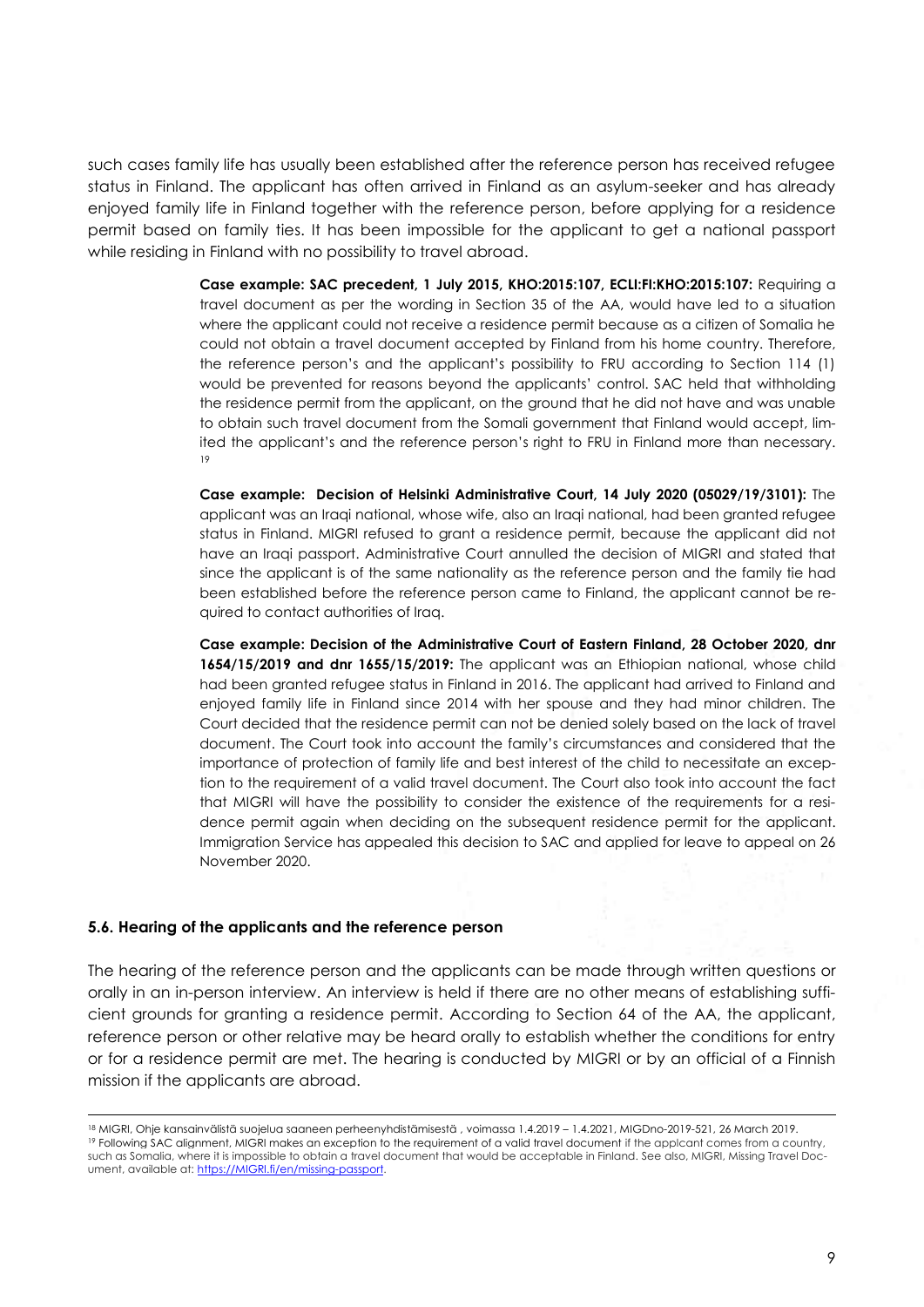If the applicants need an interpreter, they assume these costs themselves. Since law requires that the applicants reside legally in the country where they visit the Finnish mission, the interview time will not be booked if they cannot show that they are legally in the country.

According to Section 6 (2) of the AA, a child who is at least twelve years old shall be heard unless such a hearing is manifestly unnecessary. The child's views shall be weighed in the decision making in accordance with the child's age and maturity. A younger child may also be heard if the child is sufficiently mature to present his or her views.

Generally, MIGRI hears the child orally in an interview. The purpose of the hearing is to clarify the best interest of the child. The child's wishes and facts the child presents have to be considered in accordance the child's age and maturity. It must be taken account that the child may have received advice on how to tell about something or not to tell something. The child may also be scared or traumatised and for that reason can not or is scared to talk about certain issues.<sup>20</sup> According to the experience of FRAC, in the hearings of children in the Embassies, and when evaluating their statements, too often their age and maturity have not been adequately taken into account.

## <span id="page-9-0"></span>**5.7. DNA test**

-

According to Section 65 of the AA, a state-funded DNA test is possible if there is no sufficient or reliable documentation of biological family links and if the DNA test may provide relevant evidence of the family link. Neither the applicant nor the reference person may demand a DNA test. After the hearing, MIGRI decides whether the test is necessary. The DNA test is voluntary and a written consent is obtained from the person taking the test.

The DNA test is usually arranged when there is no reliable documentation to prove the family ties. However, according to the experience of FRAC, the test is often not arranged if MIGRI considers that there are reasons for issuing a negative decision, despite possible biolological family ties – for example, if MIGRI considers that the applicant parent has not lived an actual family life with the child (reference person) and therefore is not the child's actual guardian.<sup>21</sup>

## <span id="page-9-1"></span>**5.8. Statements from social welfare and health authorities**

According to Section 63 of the AA, MIGRI may obtain a statement from the social welfare or healthcare authorities of the reference person's place of residence. A statement on the reference person's social or health situation may be requested if the reference person is an UAC, if the applicant is a relative who is not part of the nuclear family or if there are other special reasons related to establishing the family's situation. The statement that the social welfare or healthcare authorities are obliged to submit to MIGRI, notwithstanding privacy provisions, contains any information that they have about the person's social situation or health that is necessary for a decision on issuing a residence permit on the basis of family ties.

Based on the experience of FRAC, in FRU processes of UAC, MIGRI usually requests a statement from the social worker of the child, concerning the child's best interest in the matter. However, the practice of requesting a statement on the best interest of the child is not applied consistently in all

<sup>20</sup> MIGRI, Maahanmuuttoviraston oleskelulupaa perhesiteen perusteella koskeva ohje voimassa 2.4.2012 – 2.4.2016, MIG/2012/161, 30 March 2012.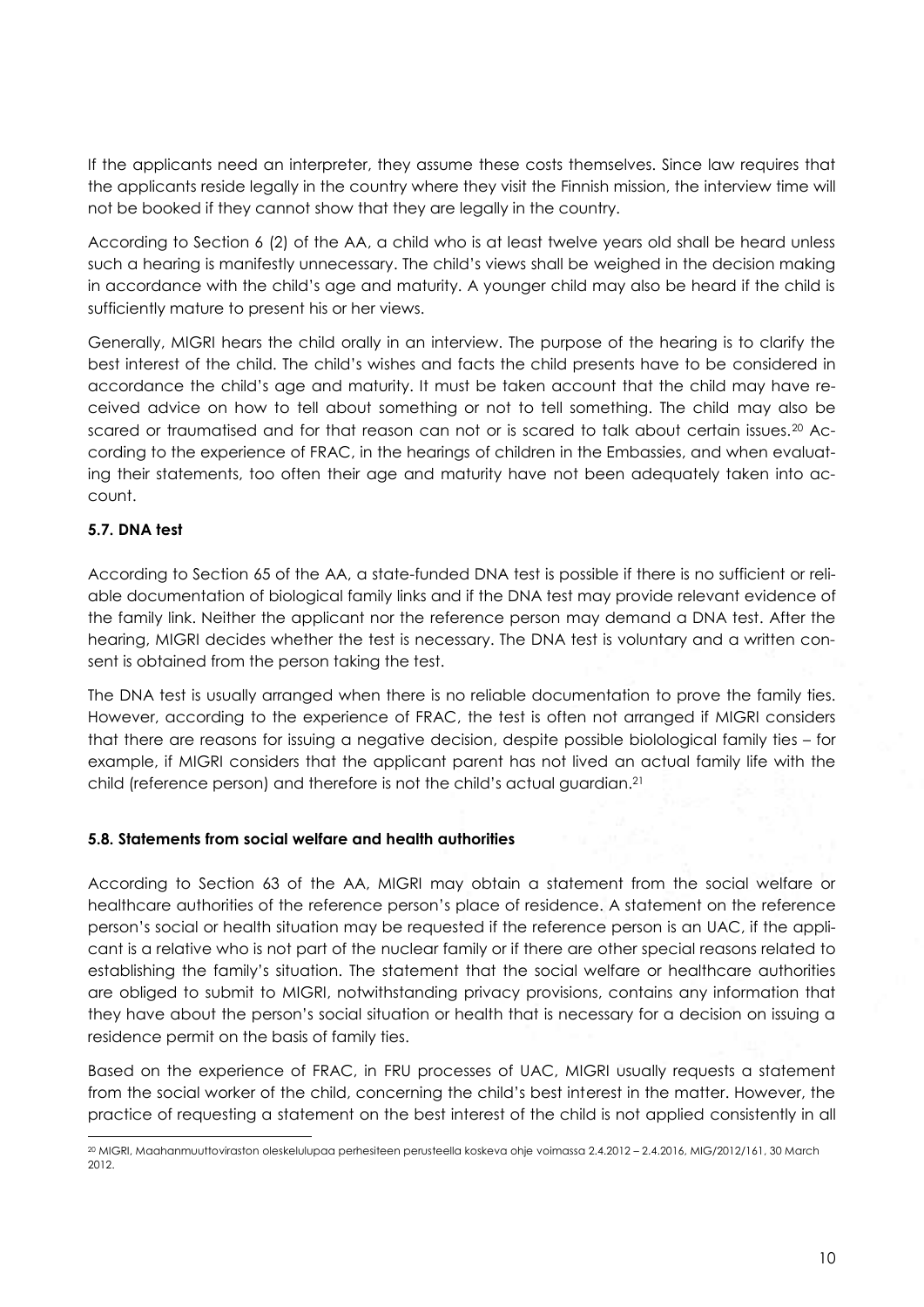FRU cases, including those of UAC. For example, when the reference person is an adult, MIGRI does not usually ask for a statement from a social worker concerning the best interest of the child. At the reference person's request, a social worker may write a statement concerning the reference person's circumstances, applicant's circumstances and degree of awareness of the case.

If the reference person or the applicant requests that MIGRI makes a derogation from the income requirement, for example, based on his / her health situation or circumstances, he / she can submit a doctor's statement or a statement from a social worker to MIGRI.

## <span id="page-10-0"></span>**5.9. Overall consideration**

According to Section 66 a of the AA, account shall be taken of the nature and closeness of the family ties, the duration of the alien's residence in the country and his or her family, cultural and social ties to the home country when considering a refusal of the residence permit. The same applies when considering the withdrawal of a residence permit issued on the basis of family ties or removal from the country of the reference person or his or her family member.

According to the preparatory works<sup>22</sup> that preceded the legislation of Section 66 a of the AA, in a matter concerning a residence permit for a family member of a person who has been granted international protection, the decision should be made based on a general consideration of all relevant information available. Facts that support the granting of a permit and the weight of those facts should be carefully considered. However, these assessments as required by the AA have often been inadequate. Facts of great significance have been neglected, such as the reference person's refugee status which in turn means that the family life has been broken for compelling reasons and enjoyment of which is not possible anywhere else than in Finland. Moreover, the generally vulnerable circumstances of the applicants have not been given sufficient weight.

## <span id="page-10-1"></span>**5.10. General requirements for issuing residence permits**

There are also general requirements for issuing residence permits, which are set out in Section 36 of the AA. According to subsection (1), a residence permit may be refused if the applicant is considered a danger to public order or security or public health or to Finland's international relations. According to subsection (2), a residence permit may be refused if there are reasonable grounds to suspect that the alien intends to evade the provisions on entry into or residence in the country. According to subsection (3), a residence permit on the basis of family ties may be refused if there are reasonable grounds to suspect that the reference person has received a residence permit by circumventing the provisions on entry or residence by providing false information on his or her identity or family relations.

A stricter application of Section 36 by MIGRI and the courts has been central means to restrict FRU, especially subsection (2). Section 36 (2) has been used typically when the reference person is a UAC whose custodian has applied for residence permit based on family ties. It has been argued that the custodian has intended to evade the provisions on entering the country, by sending the child to Finland in order to receive a residence permit for the rest of the family. Administrative Courts and SAC have accepted this argument even in cases of UACs that have been granted sub-

 $\overline{a}$ <sup>21</sup> Tapaninen A-M, Oikeus aitoon perheeseen: DNA-tutkimus todisteena biologisesta perhesiteestä, 8 November 2013, available at: http://etmu.fi/oikeus-aitoon-perheeseen-dna-tutkimus-todistee

<sup>22</sup> Hallituksen esitys Eduskunnalle ulkomaalaislaiksi ja eräiksi siihen liittyviksi laeiksi, HE 28/2003 vp, 2003, available at: [https://www.finlex.fi/fi/esitykset/he/2003/20030028.pdf.](https://www.finlex.fi/fi/esitykset/he/2003/20030028.pdf)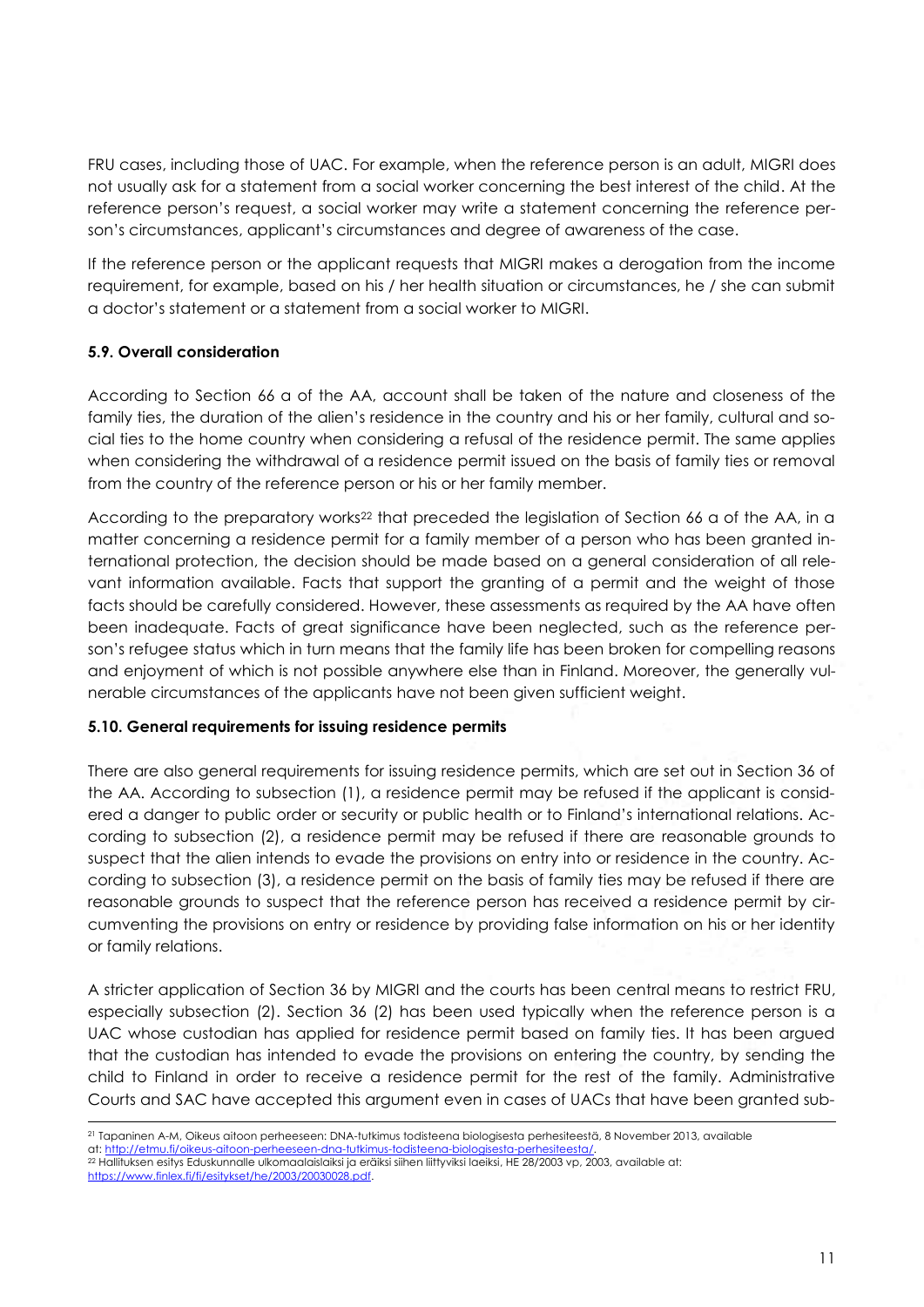sidiary protection in Finland. *(See also chapter 9.2.3. below)* Section 36 (2) has also been used in cases concerning FRU of a refugee where it has been argued that the family ties have been broken voluntarily. *(See chapter 8.2.2. below)*

## <span id="page-11-0"></span>**5.11. Notification of the decision**

According to Section 69 a of the AA "a decision on an application for a residence permit made on the basis of family ties shall be served to the applicant no later than nine months after the filing of the application. (…) In exceptional circumstances the decision may be served at a later date." The decision of MIGRI is served both to the applicant and to the reference person and both have the right to appeal the decision. A reference person living in Finland is informed about the decision by post. If the application was submitted online, the applicant will receive a notification in the eservice when the decision has been made. If the application was submitted on paper, the applicant is informed of the decision by the Finnish mission where the application was submitted. If the application was submitted in Finland, the applicant is informed about the decision by the police or the Finnish Immigration Service will inform the applicant about it by post.

When a residence permit is issued, MIGRI sends the residence permit card to the Embassy, where the application was submitted. At the request of the applicant, MIGRI can send the card to another Embassy (that processes residence permit applications). For many applicants, this means another visit abroad, since they need to travel to pick up the residence permit card from the Embassy before being able to travel to Finland. Applicants who have a Finnish Embassy, which processes FRU applications, in their home country are in a very different position than applicants who must travel abroad.

## <span id="page-11-1"></span>**5.12. Right to legal aid**

Asylum-seekers who do not have an income in Finland are entitled to free legal aid throughout their asylum process – both at first and second instance – but in FRU cases the right to free legal aid is much more limited. Only few people get free legal aid at first instance and principally only through the public legal aid office. According to the experience of FRAC, the policy of granting legal aid for this stage of the process is strict. It is possible almost only in cases where a person has received a request for additional information from MIGRI and, in the request it is stated that "you have the right to legal assistance". If the public legal aid office is not able to assist the person, they can provide a certificate to this effect. With this certificate, the person may get legal assistance from a private law office and the State will cover the costs.

In the application stage, the reference persons and the applicants usually need a lot of help and information – depending on their circumstances. They may, for example, need help in filling in the application forms, in gathering the necessary documents, in organising the trip to the Finnish mission, with legalising the residence in the country of the mission, and in obtaining the doctor's and other statements to support a request for exemption from the income requirement.

Without the right to free legal aid, the reference person is extremely dependant on the help he / she receives from the social worker or the guardian (in case of an unaccompanied child). Their knowledge of the legislation and practical issues concerning FRU varies a lot. Based on the experi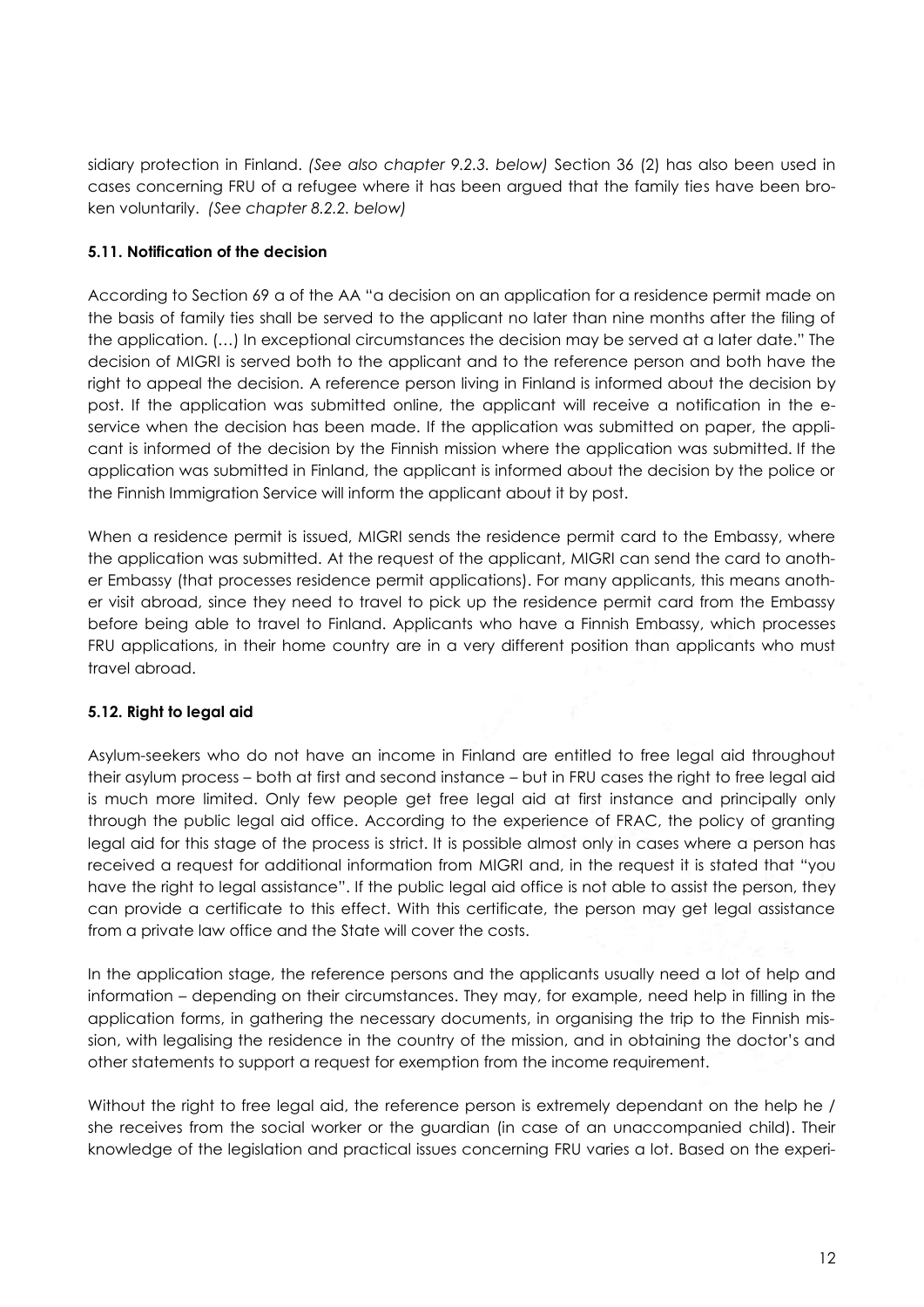ence of FRAC, the reference persons are not in an equal position in all municipalities and the amount and quality of information and support they receive in different municipalities vary.

## <span id="page-12-0"></span>**5.13. Impact of COVID-19**

The Covid-19 epidemic has caused significant delays in the FRU process. Finland suspended the reception of ordinary visa and residence permit applications starting on 19 March 2020. Activities relating to residence permit applications were gradually resumed in Finnish missions abroad on 16 June 2020 while practices vary between each mission, depending on the local health situation. 23

Normally, an applicant should visit a Finnish mission to identify himself / herself within three months of the date on which the application was submitted via Enter Finland. The time limit for identification has been extended until 30 April 2021 and may be reviewed depending on how the situation evolves.<sup>24</sup>

Since March 2020, family ties interviews have not been held in some of the Finnish missions. According to MIGRI, the Finnish missions also cannot hand over residence permit cards as usual.<sup>25</sup>

Applicants who have been issued residence permits based on family ties, have not been able to travel to Finland normally, since borders have been closed. There have been lengthy delays in their arrival to Finland.

## <span id="page-12-1"></span>**6. SCOPE OF ELIGIBLE FAMILY MEMBERS**

## <span id="page-12-2"></span>**6.1. The concept of family**

According to Section 114 (1) of the AA, a residence permit based on family ties is issued for a family member of a reference person who has been granted refugee status or subsidiary protection if 1) the reference person lives in Finland or has been issued with a residence permit for the purpose of moving to Finland; and 2) the applicant is not considered a danger to public order or security or public health.

Like in Scandinavian countries in general, also Finland has a narrow understanding of family members eligible for reunification. Only the nuclear family members – spouse, minor children and the custodian of a minor – are family members according to the law. For anyone else it is considerably more difficult to obtain a residence permit based on family links. *(See Section 6.3.)*

The definition of family member is contained in Section 37 of the AA, according to which the spouse of a person residing in Finland and unmarried minor children for whom the person residing in Finland or his/her spouse is a custodian are considered family members. If the person residing in Finland is a minor child, the person who has custody of him / her is considered a family member. A person of the same sex is also considered a family member if the partnership has been registered

1

<sup>&</sup>lt;sup>23</sup> Ministry of Foreing Affairs, Limited reception of residence permit applications to resume in Finnish missions abroad, 17 June 2020, available at: [https://um.fi/current-affairs/-/asset\\_publisher/gc654PySnjTX/content/suomi-avthe AA-rajoitetusti-oleskelulupahakemusten-vastthe AAnottoa](https://um.fi/current-affairs/-/asset_publisher/gc654PySnjTX/content/suomi-avaa-rajoitetusti-oleskelulupahakemusten-vastaanottoa-edustustoissa)[edustustoissa.](https://um.fi/current-affairs/-/asset_publisher/gc654PySnjTX/content/suomi-avaa-rajoitetusti-oleskelulupahakemusten-vastaanottoa-edustustoissa)

<sup>24</sup> MIGRI, Effects of the coronavirus outbreak on customers who are abroad, available at[: https://MIGRI.fi/en/you-are-not-in-finland](https://migri.fi/en/you-are-not-in-finland) *(visited 21.12.2020).* 

 $25$  Ibid.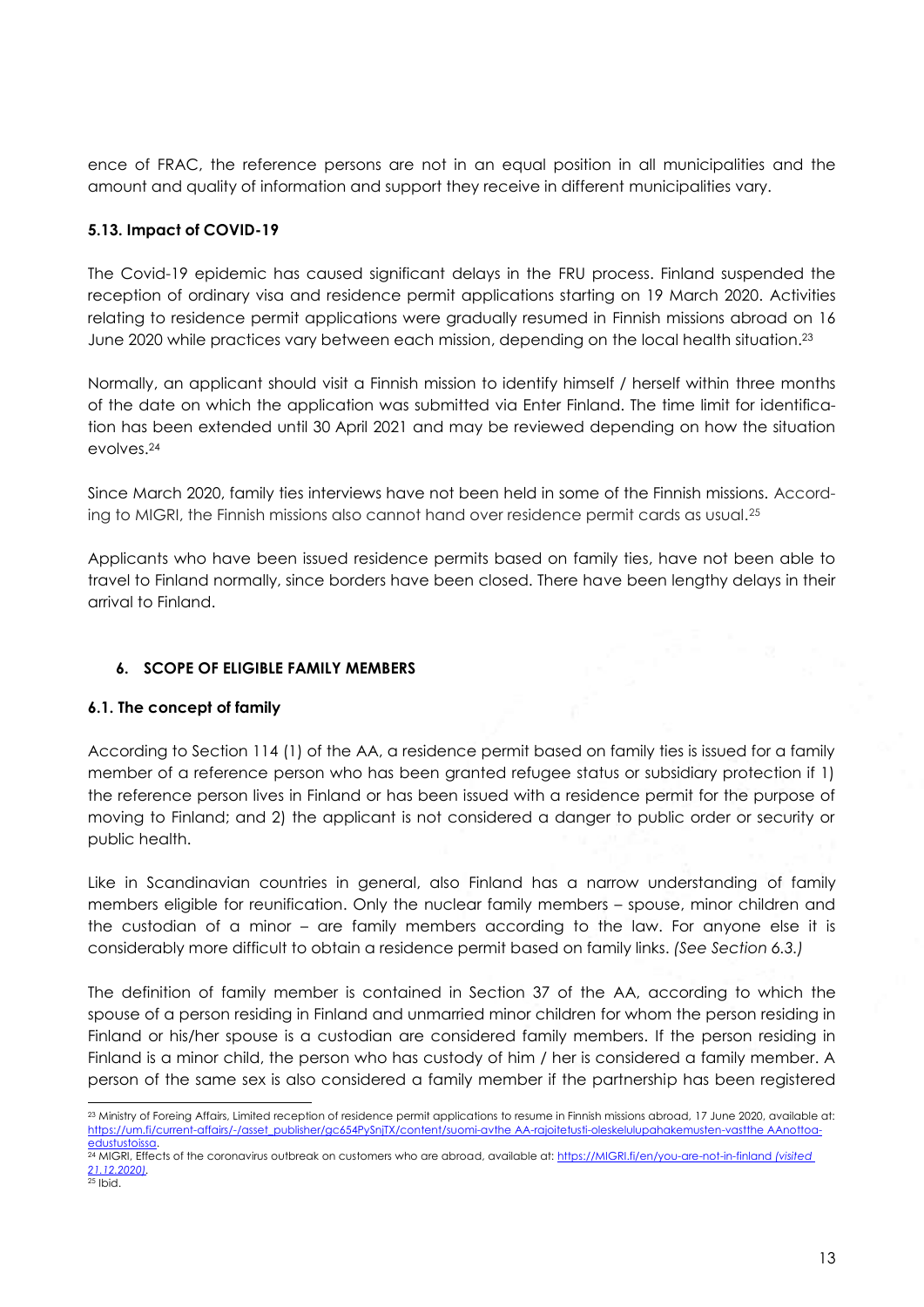nationally. Persons living in a marriage-like relationship in the same household on a permanent basis are considered to be a married couple regardless of their sex. It is required that they have lived together for at least two years. This is not required if the persons have a child in their joint custody or if there are other serious reasons.

According to Section 37 (3) of the AA, a foster child can also be considered a family member if the unmarried child is under 18 years and is under actual care of the person who has a custody of him or her and is in need of such care on the date a decision is made on the residence permit application, but no official statement is available on the dependency status. Treatment as a family member also requires reliable evidence that the persons who previously had custody of the child have died or are missing and that the reference person or his / her spouse was the person who had actual custody of the child before the reference person entered Finland. According to the wording of the law, if the biological parent is alive and not missing, the foster child can not be considered a family member.

> **Case example: Decision of the Administrative Court of Eastern Finland, 22 August 2018, dnr 03335/17/3102:** The reference person was a Somali woman, who had been granted refugee status in Finland and whose foster daughter applied for FRU. The child was still a minor when she lodged the application. At the time of the FRU process she was registered as a refugee by the UNHCR in Malaysia. The reference person had cared for the applicant since she was born, breastfeeded her and they had lived a well-established family life until their house was attacked and they got separated. They lost contact and the applicant ended up in Malaysia with another family. The family left from Malaysia to Australia. According to MIGRI and the Court the applicant was not a family member meant in Section 37 of the AA since the applicant had turned 18 three months after applying. Also it was considered that the reference person was not the actual custodian of the applicant since no documents of the custodianship had been presented and since the court considered that the father, who was still alive in Somalia, was the actual custodian. A residence permit could not be granted based on Section 114 of the AA, as a family member of a beneficiary of international protection. When considering the grounds for granting a residence permit based on Section 115 of the AA, the Court held that the applicant was not fully dependant on the reference person. The Court accepted that the purpose of the parties was to continue family life in Finland. The Court considered however, that denying the residence permit was not unreasonable since the applicant had reached the age of majority, her father was living in Somalia and the applicant had contact with him, and the applicant was living with two women who took care of her in Malaysia. The Court dismissed the appeal. SAC did not grant leave to appeal.

If the reference person is a foster child residing in Finland, treatment as a child and family member as per Section 37 of the AA requires reliable information, which shows that the applicant is the person who had actual custody of the reference person before the reference person entered Finland.

In summary, a residence permit based on 114 of the AA may be granted on the basis of family ties to nuclear family members of the reference person. It is important to note that minor siblings of a minor reference person do not fall under the definition of a family member. Yet, if their parents are granted a residence permit, the minor siblings may also be granted a residence permit in Finland.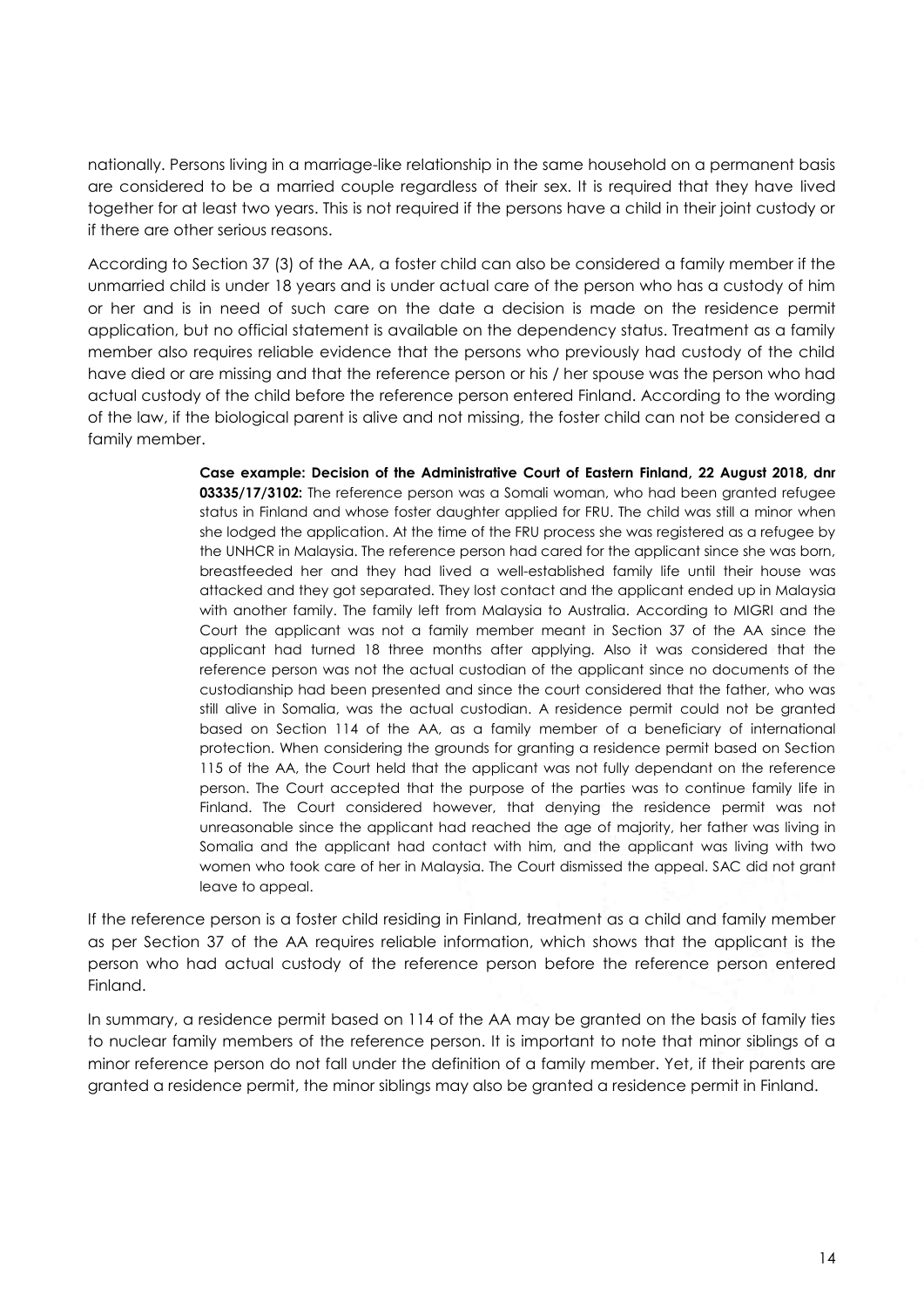#### <span id="page-14-0"></span>**6.2. The child must be below 18 years at the time of the decision**

In June 2010, the AA was amended, requiring that the reference person/applicant must be a minor on the date of the decision in order to be assessed as a child. A residence permit may not be refused on the basis of the child coming of age if the processing of the application has been significantly delayed on grounds beyond the control of the applicant/reference person, and the applicant/reference person have contributed to getting the matter resolved. This requirement has led to several negative decisions based on the fact that the child who was applying or was the reference person had turned 18 before the decision of the MIGRI. It also led to families not applying for FRU at all, knowing that the reference person or the applicant would turn 18 before the decision and therefore would not be eligible for FRU.

In April 2018, the Court of Justice of the European Union (CJEU) issued a judgment with respect to the right to FRU of an UAC who reach the age of majority after lodging an asylum application. The CJEU found that the applicable date for determining whether a refugee was an UAC and therefore entitled to FRU with his or her parents, is the date on which he or she entered the State and made the asylum application.<sup>26</sup>

Because of the CJEU decision, MIGRI changed its policy and no longer requires an UAC, who is the reference person in Finland and has received refugee status, to be a minor on the date of the decision. Furthermore, Section 38 of the AA was amended on 1 June 2019. According to the current legislation, it is sufficient that the reference person (including both refugees and persons with subsidiary protection) was a minor on the date when they lodged the asylum application.

The legislation also requires that the application is submitted within three months of the date on which the reference person was served the decision granting them international protection to benefit as a child. According to Section 38, in individual cases, derogations may be made from the time limit if there are exceptionally serious grounds for such a derogation. According to the information of FRAC, this exception has been applied in a few cases where the reference person is an UAC who has been granted refugee status but whose family members had not applied for FRU earlier due to the requirement of the reference person being a minor but applied for FRU following the CJEU decision. 27

It is important to note that the requirement of the child to be a minor at the time when MIGRI makes the decision for the FRU application still applies to children who are applicants. An applicant child who turns 18 years of age during the processing of the application may, however, receive a residence permit as "other relative" (extended family member).

## <span id="page-14-1"></span>**6.3. Other relatives (extended family members)**

-

According to Section 115 of the AA, a residence permit based on family ties may be issued to other close relatives of beneficiaries of international protection if a refusal of the residence permit would be unreasonable because the persons concerned intend to resume their close family life in Finland or because the close relative is fully dependent on the reference person living in Finland. If the reference person is not a beneficiary of international protection but has been issued a residence permit on other grounds, such as study or work, his / her other relatives are not eligible for FRU.

<sup>26</sup> C 550/16, *A. and S. v. Staatssecretaris van Veiligheid en Justitie*, [2018] ECLI:EU:C:2018:248.

<sup>27</sup> FRAC has only heard of a few positive decisions and is not aware how this exeption is applied or how many cases like this exist.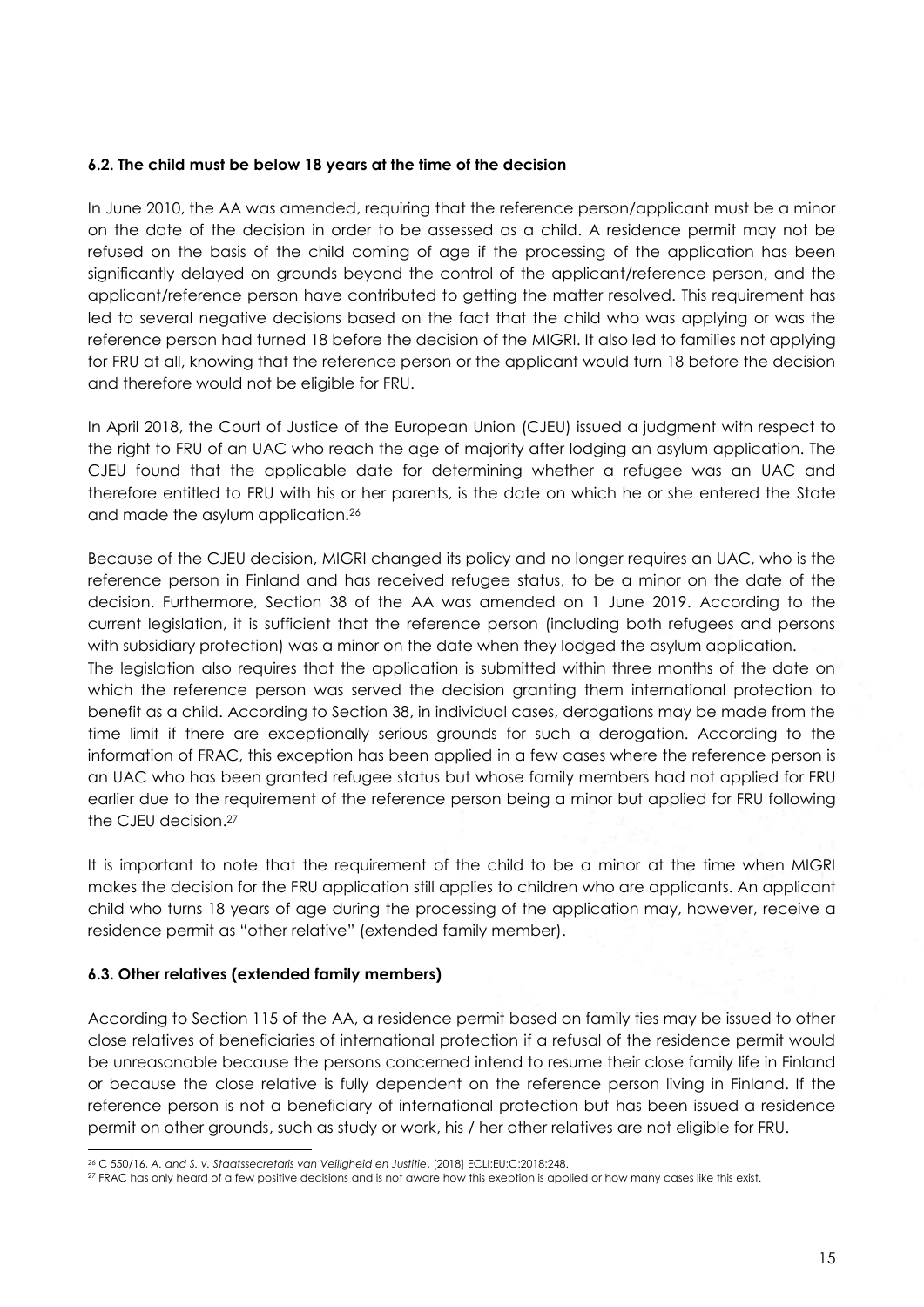According to the Section 115 (2) of the AA, an income requirement applies except in cases where the reference person is an UAC and the applicant is his/her minor sibling if the siblings have lived together and if their parents are deceased or their whereabouts are unknown. In practice FRAC observes, based on the decisions made by MIGRI and the administrative courts, that it is very difficult to obtain a residence permit as other relative *(see case examples below).* In the decisions, family life is usually deemed to be discontinued or it is not accepted that there is an intention to resume a well-established family life that the parties enjoyed before. In practice, it is rarely accepted that the applicant is fully dependent of the reference person. Economic dependency is not enough and serious health problems or need of treatment do not constitute dependency if treatment is available in the home country.

Residence permits as an extended family member have, however, been granted in cases when a close relative who is in a vulnerable position (such as a grandmother or a sister that has turned 18 during the process) is applying for FRU together with the nuclear family and would be left alone when others are granted residence permits. Since, as a general rule, the income requirement is applied in these cases, a lack of income alone has also been a reason for negative decisions, even in cases of extended family members of a reference person with refugee status.

> **Case example: SAC (precedent) 8 November 2016, KHO:2016:167, ECLI:FI:KHO:2016:167:** SAC held that the purpose of Section 115 of the AA is to enable the continuation of family life in Finland for a larger family unit than the nuclear family. The family ought to have lived a wellestablished family life in their country of origin and the reason for applying for a residence permit has to be the continunation of family unity. It still would need to be considered whether it would be unreasonable to deny the residence permit. A denial would not be unreasonable if the reference person had moved from the home country voluntarily, in a considered manner and according to plans, since in that case the reference person and the applicants would have been able to take into account the fact that their fixed family life would end. Denying residence permits would also not be unreasonable if there was a delay in submitting the application for FRU since in that case the parties could be seen as having accepted the fact that the fixed family life had ended. The conditions of the applicants in their home contry also had significance in the consideration. According to SAC, since the reference person had not been able to return to his home country, the family life between him and his parents could not be seen as having ended voluntarily. The SAC also noted that parents of the reference person had applied for residence permits without delay. While SAC found that the applicants were not fully dependant on the reference person, denying them FRU was unreasonable since the stated purpose was to continue their family life, which they had enjoyed in the past. Thus, the parents had to be granted residence permits based on Section 115 of the AA.

> **Case example: SAC (precedent) 10 June 2020/2510 KHO:2020:69, ECLI:FI:KHO:2020:69**: The issue was whether the application for FRU of the parents with their son who had been granted refugee status in Finland could be refused on the grounds that the fixed family life that previously existed had been broken. The reference person and his parents had lived in the same household in Iraq and for about a year and a half in Syria. The reference person had lived with his parents all his life until he left Iraq for Turkey in 2013 due to persecution. The reference person stayed in Turkey for about two years before he traveled to Finland. During these two years, the parents visited him in Turkey twice, however, decided to return to Iraq after their visits. The Court found that by living separately for two years, their previous family life was considered interrupted during this time. The two-month visit of the parents to Turkey and the contact by telephone could not be considered as an indication of the continuation of a fixed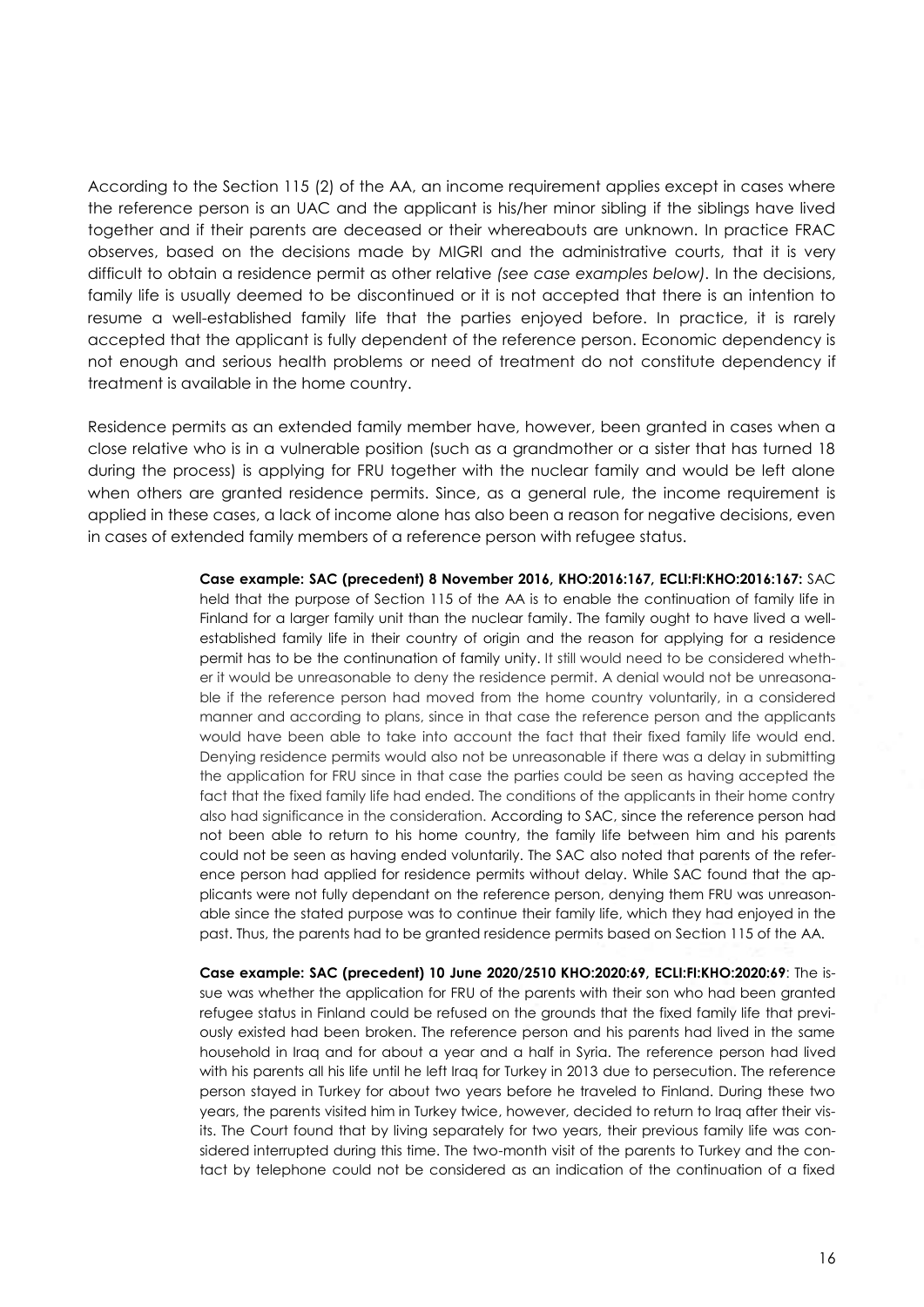family life. As the separation had been the result of the reference person's parents 'own decision to remain in Iraq, their and the reference person's fixed family life could not be considered to have ended for compelling reasons due to the reference person's refugee status, but voluntarily as a result of the parent's choice of residence. Following the interruption of the fixed family life in the manner stated above, the condition set in Section 115 (1) of the AA for the continuation of family life in Finland was not met.

**Case example: Decision of Helsinki Administrative Court 30 August 2019, 19/0595/71, dnr 03145/18/3101**: In this case, the reference person who had been persecuted and tortured, had fled with his wife and children to Turkey. The reference person had left to Europe and applied for asylum in Finland where he was granted refugee status. His wife and children applied for FRU and were granted residence permits based on family ties and a derivative refugee status, except for one of the children who had turned 18 soon after lodging the applications. It its decision, MIGRI considered that the family ties between the reference person and the applicant had been broken. Helsinki Administrative Court accepted that the intention of the reference person and the applicant was to continue well-established family life, but issued a negative decision based on the income requirement that was not fulfilled. SAC did not grant leave to appeal.

**Case example: Decision of the Administrative Court of Eastern Finland 22 August 2018, dnr 03335/17/3102.** The reference person was a Somali woman, who had been granted refugee status in Finland and the applicant her foster daughter. The applicant who was registered as a refugee by the UNHCR in Malaysia, was still a minor when she lodged the application but turned 18 before MIGRI decision. The Court considered that a residence permit could not be granted based on Section 114 of the AA, as a family member. When considering the grounds for granting a residence permit based on Section 115 of the AA, the Court held that the applicant was not fully dependant on the reference person. The Court accepted that the purpose of the parties was to continue family life in Finland. The Court considered however, that denying the residence permit was not unreasonable since the applicant had reached the age of majority, her father was living in Somalia and the applicant had contact with him, and the applicant was living with two women who took care of her in Malaysia. The Court did not grant a residence permit. SAC did not grant a leave to appeal.

**Case example: Decision of Helsinki Administrative Court 4 November 2020, dnr 06852/19/3101:** The reference person, an Eritrean national, obtained refugee status in Finland in July 2017. Her little sister (who was raped in 2016), and the sister's child applied for reunification with the reference person in March 2019, when the little sister still was a minor. MIGRI issued a negative decision in September 2019 and the Helsinki Administrative Court dismissed the appeal in November 2020. MIGRI and the Court accepted that the intention of the parties was to continue their family life and that the family life was broken due to compelling reasons. However, it was found that denying residence permits is not unreasonable since the applicants are not entirely dependent on the reference person. The reference person and the applicants have appealed to SAC, where the case is pending.

#### <span id="page-16-0"></span>**7. INCOME REQUIREMENT**

#### <span id="page-16-1"></span>**7.1. Income requirement**

According to Section 39 of the AA, issuing a residence permit requires that the alien has sufficient financial resources. A derogation may be made from the requirement if there are exceptionally serious grounds for such a derogation or the derogation is in the best interest of the child.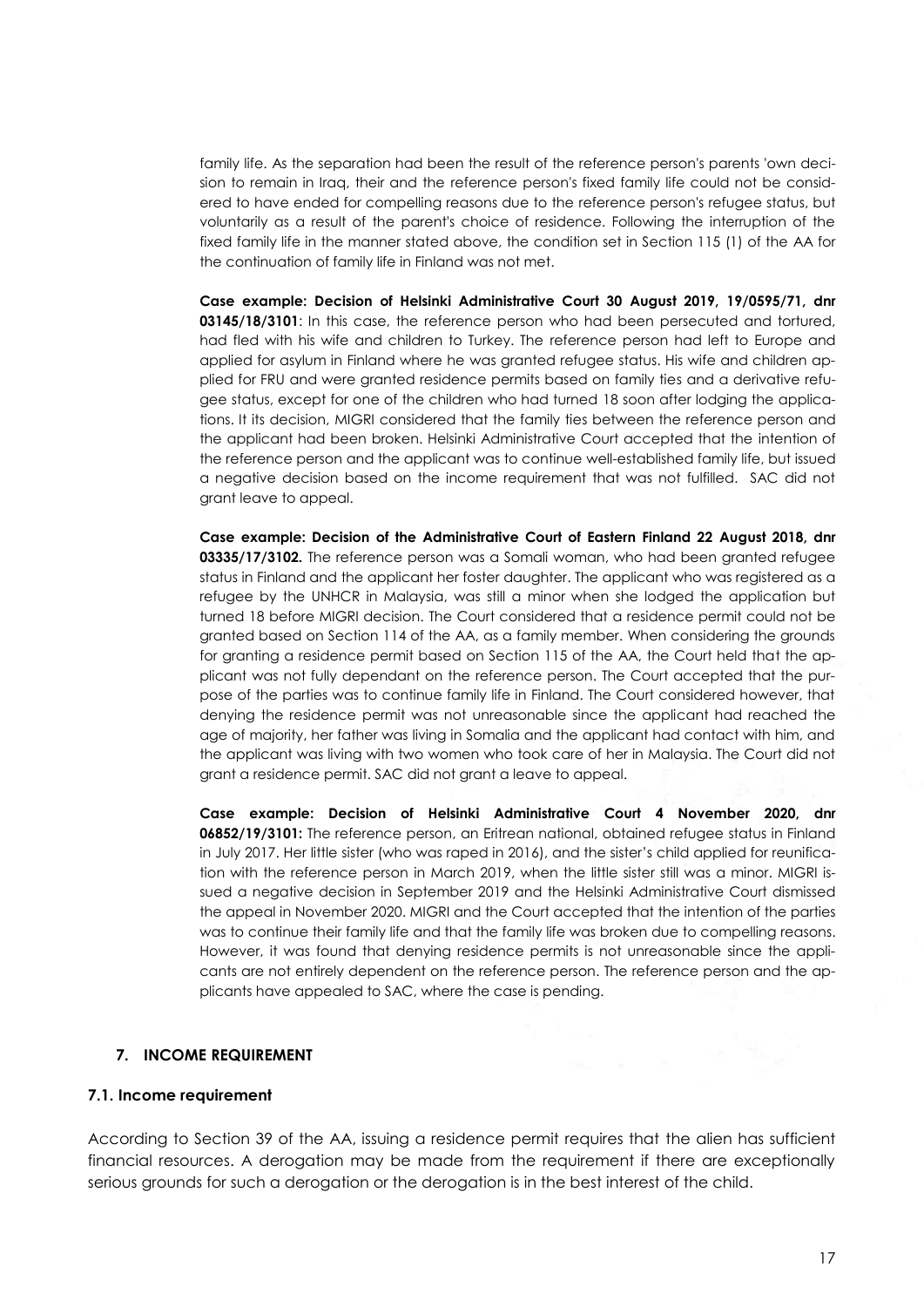Since the amendment of Section 114 of the AA<sup>28</sup> on 1 July 2016, a certain level of income of the reference person has been required for FRU of beneficiaries of international protection including refugees, with some exceptions concerning persons with a refugee status: if the family ties had been established before the reference person came to Finland and the FRU application is lodged within three months of serving of the asylum decision granting refugee status, income is not required. Similarly, if the asylum decision and refugee status has been issued before 1 July 2016, income is not required for FRU.

Sufficient financial resources are also required when the reference person is a minor, even if it is evident that a minor does not normally have such income. The AA sets out grounds for exemption from the income requirement concerning the FRU of an UAC with his / her minor sibling residing abroad, that is, if the UAC has been granted international protection or residence permit on compassionate grounds, the siblings have previously lived together and if their parents are deceased or their whereabouts are unknown and if granting the residence permit would be in the best interest of the child.<sup>29</sup>

According to the current Government program, it has been decided to abolish the requirement of sufficient financial resources when the reference person is an UAC with international protection in Finland. As part of a current project by Ministry of Interior to promote FRU and the best interests of the child, an amendment to the AA concerning this is underway. However, in FRAC's view, the amendment of the AA is not likely to meaningfully change legal practice, since when the reference person is an UAC the negative decisions have been based on other arguments. <sup>30</sup> In the project, the Ministry will also clarify the effects that the income requirement has had on the protection of family life and on FRU for beneficiaries of international protection. It will also examine other problems related to FRU and consider the need for other possible legislative amendments. 31

The income requirement for family members of a person who has been granted international protection is the same as for family members of persons with other kinds of residence permits. The required amount is comparatively high and difficult to reach for many applicants. Indicative amounts of income needed to secure an applicant's means of support in Finland are:

| Person                                     | EUR/month | EUR/year |
|--------------------------------------------|-----------|----------|
| one adult                                  | 1,000     | 12,000   |
| another adult living in the same household | 700       | 8,400    |
| one family member younger than 18          | 500       | 6,000    |
| second family member younger than 18       | 400       | 4,800    |

-<sup>28</sup> AA (no. 6) Section 114 stipulates the issuing of residence permit based on family tie for family members of a beneficiary of international or temporary protection.

<sup>31</sup> Finnish Government, Legislation on FRU to be examined in light of promoting the interests of the child, 15 July 2020, available at:<br>https://valtioneuvosto.fi/en/-//1410869/legislation-on-family-reunification-to-be-exa [https://valtioneuvosto.fi/en/-//1410869/legislation-on-family-reunification-to-be-examined-in-light-of-promoting-the-interests-of-the-child.](https://valtioneuvosto.fi/en/-/1410869/legislation-on-family-reunification-to-be-examined-in-light-of-promoting-the-interests-of-the-child) 

<sup>29</sup> Ibid. Section 115 (2) and Section 52 (4) of the AA

<sup>30</sup> Ibid. Such as evading the entry provisions as meant in Section 36 (2) of the AA*.(See chapter 9.2.3.)*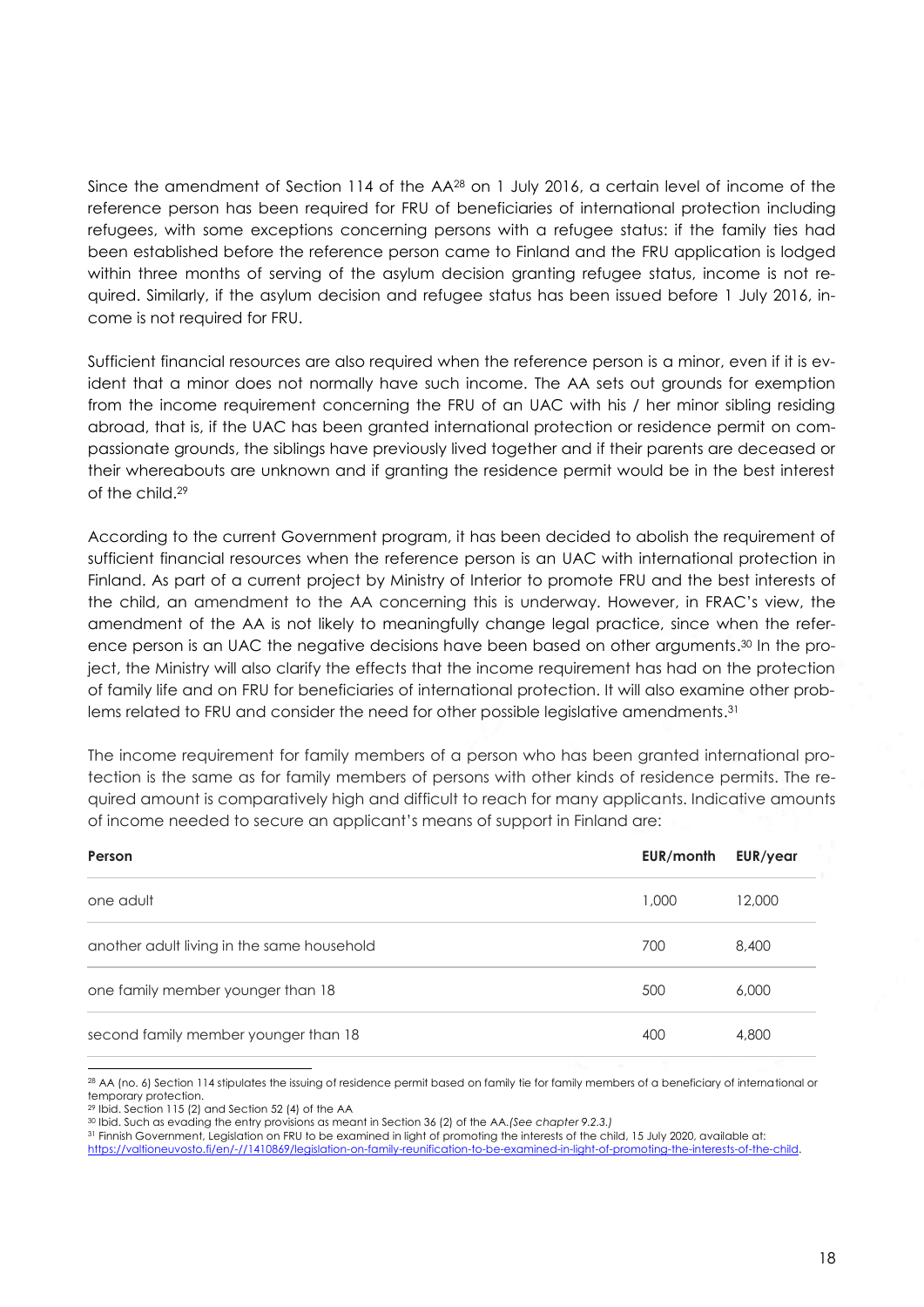| third family member younger than 18                                     | 300 | 3,600 |
|-------------------------------------------------------------------------|-----|-------|
| fourth family member younger than 18                                    | 200 | 2.400 |
| fifth family member younger than 18                                     | 100 | 1.200 |
| sixth family member younger than 18 and other family members after that |     |       |

For example, a family of two adults and two children under 18 years of age needs a total of EUR 2,600 per month to have secure means of support / the required income (EUR 1,000+700+500+400). A family of a single parent and four children below 18 years of age needs EUR 2,400 per month to have the required income (EUR 1,000+500+400+300+200).<sup>32</sup> In FRACs experience, the fact that the amounts are only indicative is not taken sufficiently into account in the decision policy.

Certain social benefits are taken into account when calculating the amount of the required income. Such benefits are, for example child benefits, childcare allowance, child maintenance allowance, study grant and housing allowance. An average monthly total of social benefits would, however, not amount to the required EUR 2,600 for a family size of four. If the applicant wishes that MIGRI makes a derogation from the income requirement, they must present the grounds for derogation in the application. The administrative policy on derogation of MIGRI is strict. For case examples, see chapter 7.2. below.

## <span id="page-18-0"></span>**7.2. Exemptions to the income requirement**

-

As mentioned above, Section 39 of the AA sets out an obligation to derogate from the income requirement where there are exceptionally serious grounds or where dictated by the best interests of the child. In addition to this, according to Section 6 of the AA, in all cases involving children, the overall assessment must always consider the best interests of the child. International treaty obligations, especially those laid out in the CRC must always be fully taken into account when assessing the best interests of the child in Finland (see *also chapter 9.1. below).*

According to the preparatory works to the legislative amendment of 1 July 2016 of the AA, a possibility to make exemptions from the income requirement in an individual case is necessary to ascertain that the requirement of sufficient financial resources does not become unreasonable. However, circumstances such as international protection status or that the applicant is a child, are not grounds to derogate from the income requirement*. 33*

Before the restrictions came into force on 1 July 2016, the Constitutional Law Committee issued a comment on the proposed law. According to the Committee, the law would expand the income requirement to a group of people who have received international protection and may face particular challenges due to their life circumstances and background (such as mental health problems, other serious health conditions) and that the income requirement should not cause an actual obstacle to FRU. The Committee underlined the meaning of Section 39 (1) (possibility to

<sup>32</sup> MIGRI, Income requirement for family members of a person who has been granted international protection, available at: [https://MIGRI.fi/en/income-requirement-for-family-members-of-a-person-who-has-been-granted-international-protection.](https://migri.fi/en/income-requirement-for-family-members-of-a-person-who-has-been-granted-international-protection)   $33$  Hallituksen esitys eduskunnalle laiksi ulkomaalaislain muuttamisesta, HE 43/2016 vp, 2016, available at: [https://www.finlex.fi/fi/esitykset/he/2016/20160043.](https://www.finlex.fi/fi/esitykset/he/2016/20160043)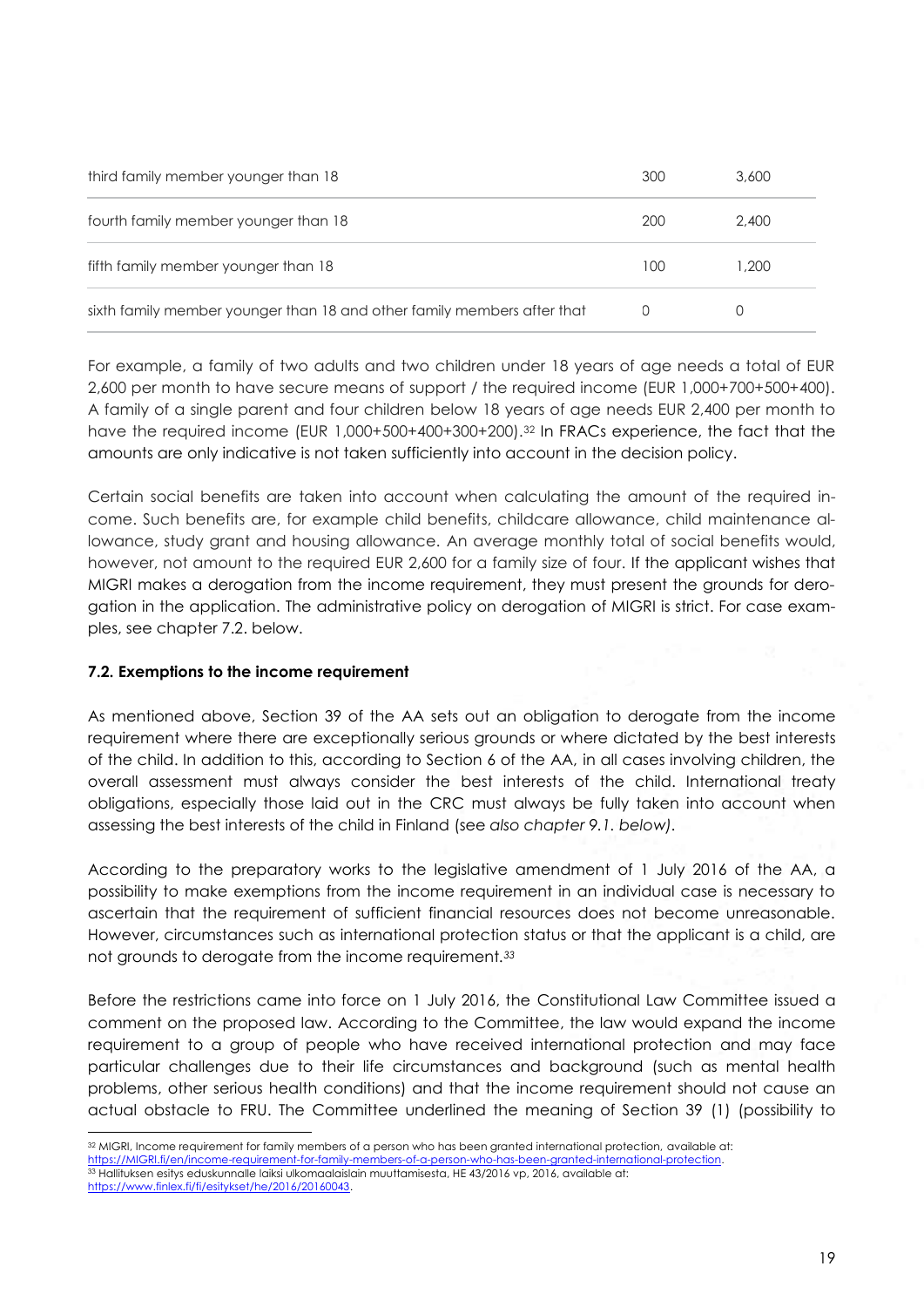make a derogation in an individual case) and that the conditions for a derogation must be evaluated according to the international human rights obligations that are binding on Finland.<sup>34</sup> In practice, the threshold for derogation is very high, often limiting the right to family life of beneficiaries of international protection and neglecting the best interest of the child.

Even though Section 39 of the AA requires exemptions to be made based on the best interests of the child but, in practice what is required by MIGRI and also the administrative courts are "*individual facts and circumstances that concretely affect the child's best interest"* as held by SAC in precedent setting *KHO:2014:50*. <sup>35</sup> MIGRI guidelines, referring to SAC *KHO:2014:50*, set out that certain special circumstances such as the child's serious illness or disability may be a valid ground.<sup>36</sup>

> **Case example. SAC precedent 19 March 2014/803, KHO:2014:50, ECLI:FI:KHO:2014:50:** The case concerned an applicant, who after having arrived in Finland, had married the reference person who had received international protection in Finland. Later on they had a child together. SAC found that family life had been established at a time when even the reference person did not yet have a residence permit in Finland and that the continuation of family life in Finland had been uncertain since the beginning. Also, the applicant had a residence permit in another European country. The applicant was not granted a residence permit based on family ties, since the family tie was "new". The income requirement was applied and not fulfilled. The best interests of the child were not considered as being a reason to derogate from the income requirement. SAC held that to derogate from the income requirement based on the best interests of the child requires *individual circumstances that concretely affect the child's best interest.* Solely the fact that denying the residence permit would lead to breaking the family life between the child and other parent does not require a derogation from the income requirement.

> **Case example: SAC precedent 19 March 2014/804, KHO:2014:51, ECLI:FI:KHO:2014:51:** The case concerned a Somali applicant with international protection in Italy and who had formed a family with a Somali person with subsidiary protection in Finland, after this person came to Finland. Income requirement was applied but not fulfilled. It thus had to be considered if there were grounds for derogation from the requirement. The family had three small children (below school age) and the applicant was the biological father of two of them. One of the children had been treated for multiple illnesses since the child was born and was under continuous follow up. SAC held that it could not be guaranteed that the family could acquire the treatment the child needed elsewhere than in Finland. Because of this, the best interests of the child required that the family could live in Finland also in the future. Taking into account that taking care of the child required a lot of resources from the reference person considering especially that there were two other small children that needed to be taken care of, the SAC held that weighty reasons relating to the best interests of the child required the applicant's participation in the family's life in Finland. The best interests of the child required a derogation as per Section 39 of the AA.

The requirement of "other individual facts and circumstances that concretely affect the child's best interests" as established by SAC has been used also in cases where the reference person has obtained international protection and the family ties are "old", i.e. established before the reference person came to Finland and received a protection permit. Even in a case where the reference

-

<sup>34</sup> *"Perustuslakivaliokunnan mielestä on tärkeää, ettei poikkeamisen kynnys muodostu tulkintakäytännössä kohtuuttoman korkeaksi. Valiokunta korostthe AA myös sitä, että poikkeamisen edeIlytyksiä on arvioitava Suomea sitovien kansainvälisten ihmisoikeusvelvoitteiden mukaisesti. Näin ymmärrettynä sääntely ei muodostu valtiosääntöoikeudellisesti ongelmalliseksi." Valiokunta, Hallituksen esitys eduskunnalle laiksi ulkomaalaislain muuttamisesta, PeVL 27/2016 vp, 2016, available at: [https://www.eduskunta.fi/FI/vaski/Lausunto/Sivut/PeVL\\_27+2016.aspx.](https://www.eduskunta.fi/FI/vaski/Lausunto/Sivut/PeVL_27+2016.aspx)*  <sup>35</sup> HE 43/2016 vp (no. 32).

<sup>36</sup> MIGRI, Ohje toimeentuloedellytyksen soveltamisesta, MigDno -2018-330, 27 March 2018 p. 15-16.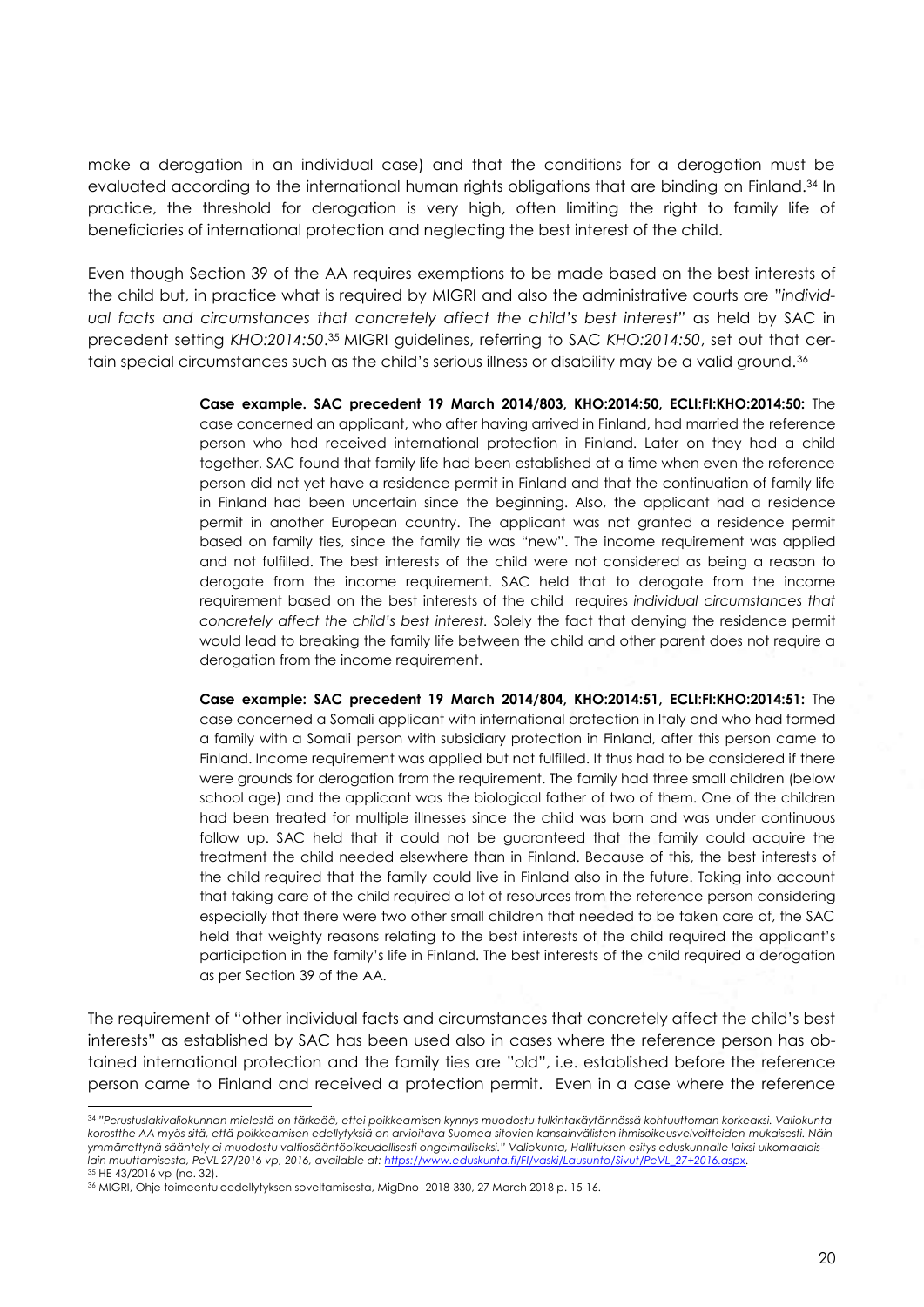person has refugee status, and the applicant is his wife or child; negative decisions have been made based on the lack of income. *(See case examples below*.)

In numerous decisions by MIGRI and administrative courts<sup>37</sup> concerning FRU of a reference person with refugee status and so called "old" family ties that had been established before the reference person left the home country, MIGRI and the courts have argued that: "ECHR does not impose a general obligation for a state to respect the choice of country of residence made by the family. There is an acceptable reason to restrict the right to live family life in Finland, since the income requirement is not fulfilled as required by the AA." The fact that a case concerns "old" family ties of a person with a refugee status, has thus not been given any weight in above-mentioned decisions. SAC has not granted leave to appeal in such cases. FRAC further notes that usually in cases concerning "new" family ties established in more insecure situations and where the continuation of family life in Finland has been uncertain since the beginning, this is usually used as an argument for a negative decision.

In the written observations published by Council of Europe Commissoner for Human Rights to the ECHR on the case *Dabo v. Sweden,<sup>38</sup>* which concerns FRU of a refugee and income requirement, the Commissioner underlines the negative consequences of long-term family separation and the importance of FRU for all those granted international protection, successful integration and to avoid dangerous, irregular migration to Europe. The Commissioner also highlights that the maintenance requirements for beneficiaries of international protection when they have the effect of significantly delaying the reestablishment of family life as well as short time limits, raise serious issues of compatibility with Article 8 of the ECHR. 39

> **Case example: Decision of Helsinki Administrative Court, 6 September 2019, dnr 01859/19/3101**. The reference person of Eritrean nationality arrived to Finland with three minor children on 22 September 2016 and was granted asylum and refugee status on 8 November 2016. With the decision the reference person was given a document in Finnish which included instructions on the right to apply FRU, and the three months time limit to avoid the income requirement. Only in January 2018, after moving to Vantaa, the reference person received assistance in her FRU matter from the immigrant services of the city. The applicant, her husband and the father of the children, of Eritrean nationality, lodged the FRU application in January 2018 (in the Finnish Embassy in Nairobi). MIGRI made a negative decision, since the income requirement was not fulfilled. Helsinki Administrative Court dismissed the appeal. SAC did not grant a leve to appeal. An appeal was made to ECHR in August 2020, where the case is still pending.

> **Case example: Decision of Helsinki Administrative Court 18 December 2019, dnr 06127/18/3101:** The case concerned applicants who were wife and minor children, so called "old family members" of a reference person who had been granted an asylum and refugee status in Finland. The reference person was a victim of torture and had received treatment for psychological traumas in Finland. The reference person was granted a refugee status with a delay since he had first received wrong decisions in Finland. After applying asylum the reference person had received a negative decision and a deportation decision on 27 December 2013. After appeals process, on 26 March 2015 he was granted a temporary residence permit that did not give right to FRU. He appealed the decision and was finally granted an asylum on

<sup>-</sup>37 For example case concerning FRU of a refugee, where the reference person and the applicants are Eritrean nationals.

Helsinki Administrative Court, App. No. 01859/19/3101, 6 September 2019.

<sup>38</sup> Third party intervention by the Council of Europe Commissioner for Human Rights, Dabo v. Sweden Appl. No. 12510/18 (ECtHR, 24 May 2019) CommDH(2019)19.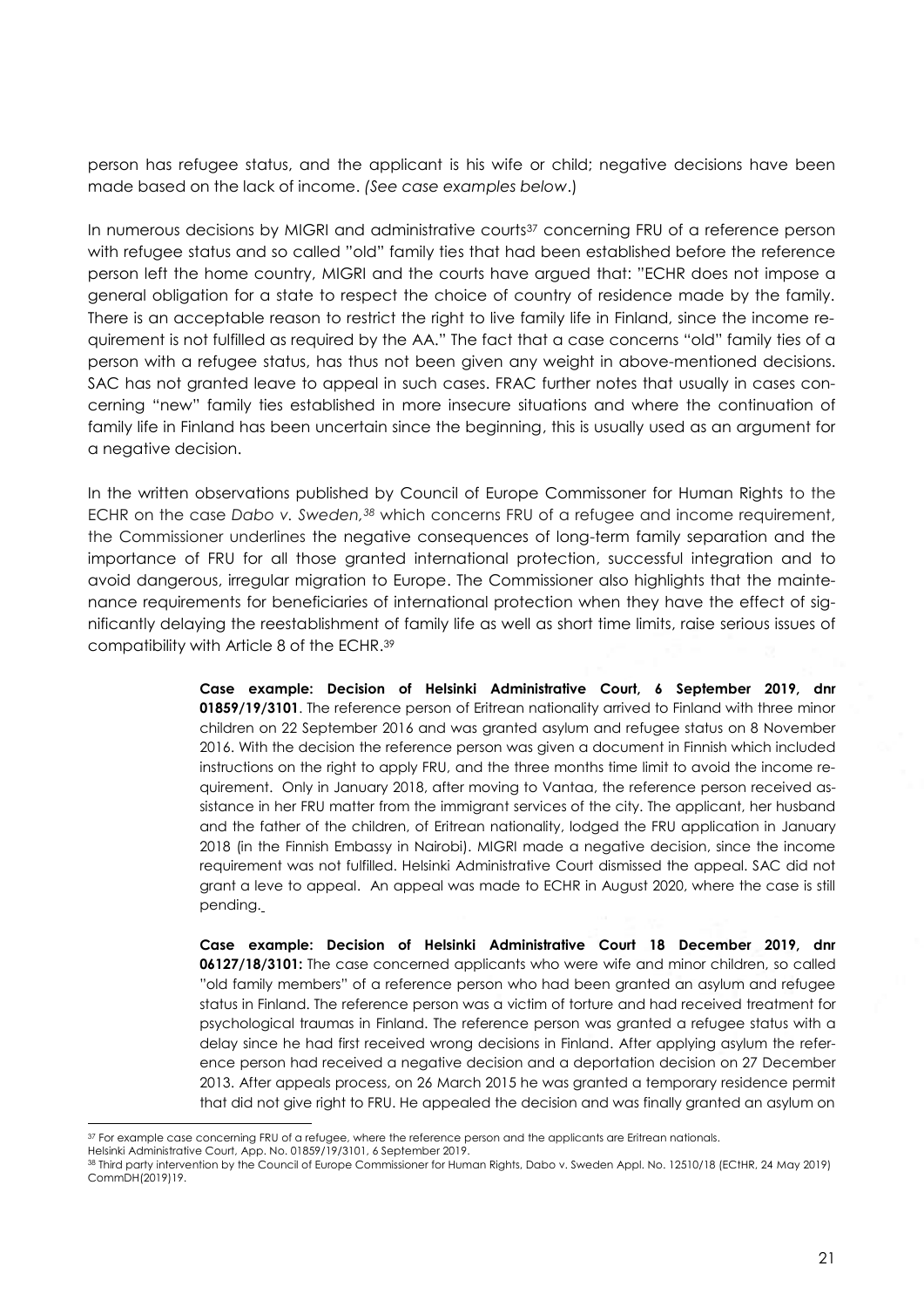23 September 2016 – a little after the stricter law concerning income requirement had entered into force on 1 July 2016. The family members were not able to apply for residence permits within three months, so income requirement became applicable. MIGRI made a negative decision to the FRU applications stating that there were no exceptionally weighty reasons for making a derogation and the best interest of the child did not require it. The reference person had received treatment in The Centre for Torture Survivors<sup>40</sup>, but despite of this had started to work in three work relationships to fulfill the income requirement. The Administrative Court considered that the fact that the reference person has started working in the appeal stage is not taken into account. According to the court, because of the change in the circumstances, the matter in question has changed into other**.** SAC did not grant leave to appeal in July 2020. (The applicants lodged new FRU applications in May 2020).

## <span id="page-21-0"></span>**8. IMPACT OF THE STATUS OF THE REFERENCE PERSON**

#### <span id="page-21-1"></span>**8.1. The importance of status**

The type of residence permit that a person is granted, that is, as a refugee or beneficiary of subsidiary protection, has a significant impact on his / her meaningful access to FRU. It will determine who can apply, nuclear family member only or also other relatives, and whether or not secure means of support are required. The status also affects the consideration whether there is a possibility to enjoy family life in the reference person's country of origin or other safe third country.

#### <span id="page-21-2"></span>**8.2. Reference person with refugee status**

## **8.2.1. Three-month time limit**

Before 1 July 2016 secure means of support were not required in order to qualify for FRU of persons with refugee status in Finland, if the family ties had been established before the reference person came to Finland. After the amendment of the Section 114 of the AA on 1 July 2016, family members of a reference person with refugee status still have a possibility to apply for FRU without an income requirement if the following conditions are fulfilled:

1) the application for a residence permit has been submitted within three months of the date on which the reference person was served the decision that he or she has been granted asylum or admitted to Finland under the refugee quota; and

2) the family tie was established either

a) before the reference person arrived in Finland in cases where he or she has been granted asylum; or

b) before the reference person was admitted to Finland under the refugee quota.

3) FRU is not possible in a third country to which the reference person or family member has special ties.

Within three months, the applicant should, at minimum, contact the Finnish Embassy to book an appointment for submitting a paper application, or lodge the application online in enterfinland.fi. After three months, the income requirement will be imposed and Migri can issue a negative deci-

 $\overline{a}$ <sup>39</sup> Ibid.

<sup>40</sup> The Centre for Torture Survivors in Finland is an adult psychiatric outpatient clinic, which assesses treats and rehabilitates severely traumatised refugee torture victims and their family members. Deaconess Foundation, Centre for Torture Survivors in Finland, available at: https://www.hdl.fi/en/support-and-action/immigrants/rehabilitation-for-torture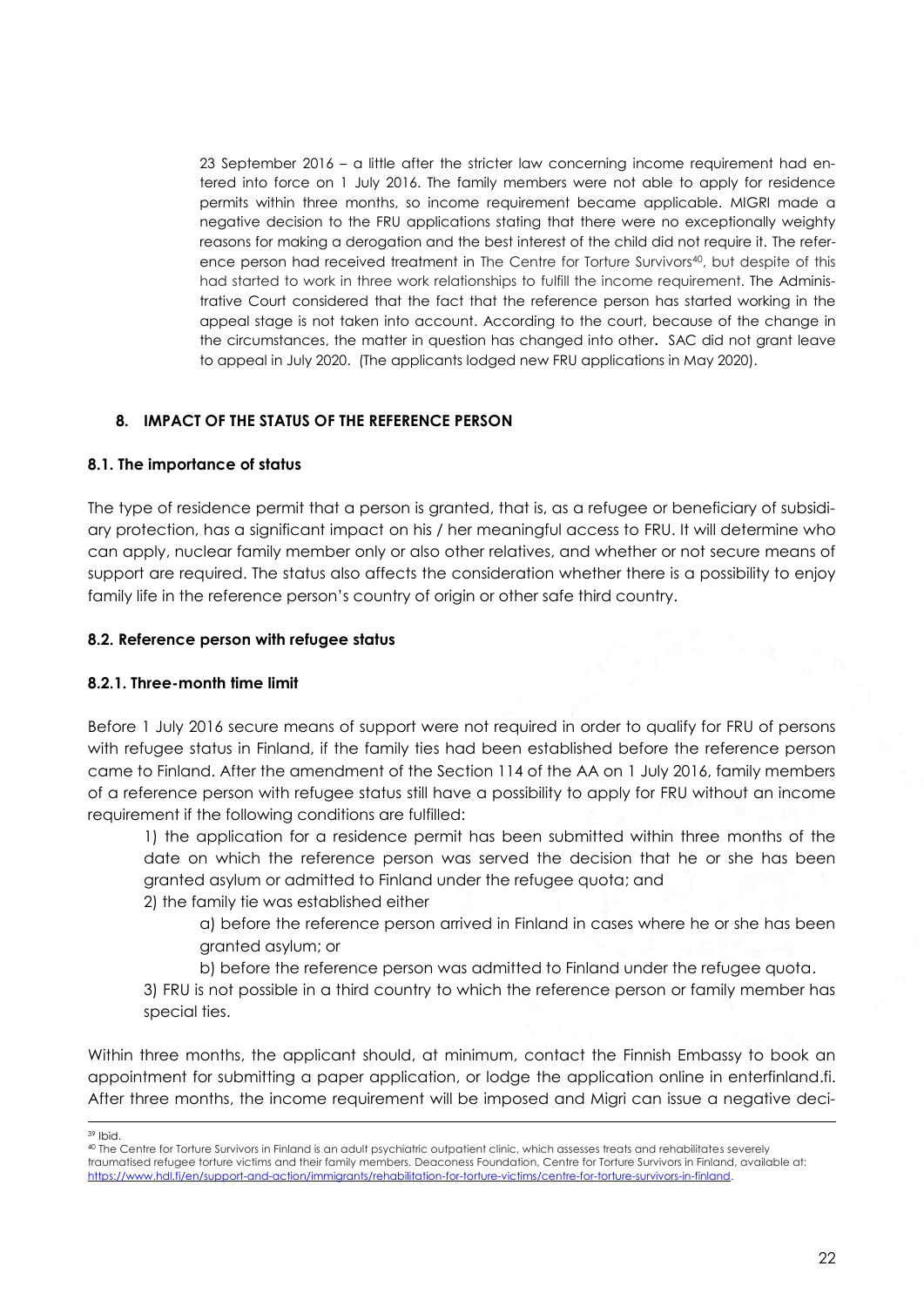sion if the reference person and the applicant do not have sufficient income. The time-limit is interpreted in a strict manner by MIGRI and the Courts:

> **Case example: SAC (precedent) 5 June 2020/2452 KHO:2020:66, ECLI:FI:KHO:2020:66:** the case concerned FRU of an Iraqi national, who had a refugee status in Finland, and who also had a physical disability as he is visually impaired. Applicants were his wife and minor children. The issue was whether the income requirement of the asylum seeker's FRU application should be applied. In connection with the notification of the asylum decision, the reference person had received instructions from the Finnish Immigration Service on the possibility for a family member to apply for a residence permit in Finland. According to the Finnish Immigration Service's instructions, if applicants for a residence permit contact the Finnish Embassy within three months of notification of the asylum decision but do not have time to submit the application within three months due to the Representation's queue, the residence permit can be applied for without an income requirement. According to the instructions, this required applicants to use the appointment they received to submit their application. The reference person had been in contact with Finnish Embassy in Ankara, Turkey, within the aforementioned three-month deadline, and the applicants had been given an appointment to submit an application for a residence permit on 19 April 2017. The family reunifier had changed the appointment date to 2 January 2017. After that, he had changed the appointment once more for submitting residence permit applications to 27 March 2017, when the applications had been submitted. MIGRI and administrative court decided that the threemonth time limit was exceeded and secure means of support may be required since the applicants did not use the first given meeting time (19 April 2017). According to MIGRI and the administrative court there was also no grounds to make a derogation from the income requirement. SAC annulled the decisions made by MIGRI and administrative court. According to SAC, given that the applications had been submitted earlier than the appointment date that was originally granted, it would have been contrary to the principle of proportionality to consider the income requirement to be applicable.

> **Case example: Decision of Helsinki Administrative Court, 10 May 2019, 07180/18/3101**: the case concerned a Somalian reference person who arrived to Finland in 2015 and applied asylum together with her minor child. The reference person was informed of her asylum decision and a refugee status in February 2017. The applicant, the father of the child, her husband who had been granted a refugee status in Italy, had booked a time for lodging the FRU application in May 2017 and finally lodged the application in July 2017. MIGRI and the administrative court stated decided that income requirement is applicable even though the three month time limit was exceeded by only three days. The administrative court, however, considered that a derogation from the income requirement must be made, since the family also had a younger child, whose custodian the applicant also was, and who suffered from a serious heart defect. According to the court, the applicant was needed in caring for the child in Finland.

FRAC finds that since family members of a refugee are often refugees themselves or otherwise in a vulnerable situation, the time-limit of three months is extremely short. It is usually a tremendous challenge for the family members of a refugee to lodge the application within that time-frame. However, their particular circumstances are not considered in the Finnish process and refugees are expected to lodge the applications within three months, in order to avoid the income requirement with limited scope for exemption. When it is considered that three months limit has been exceeded and the income requirement becomes applicable, exemptions are rarely permitted, even in the case of nuclear and "old" family members. Current practice suggests that derogations are only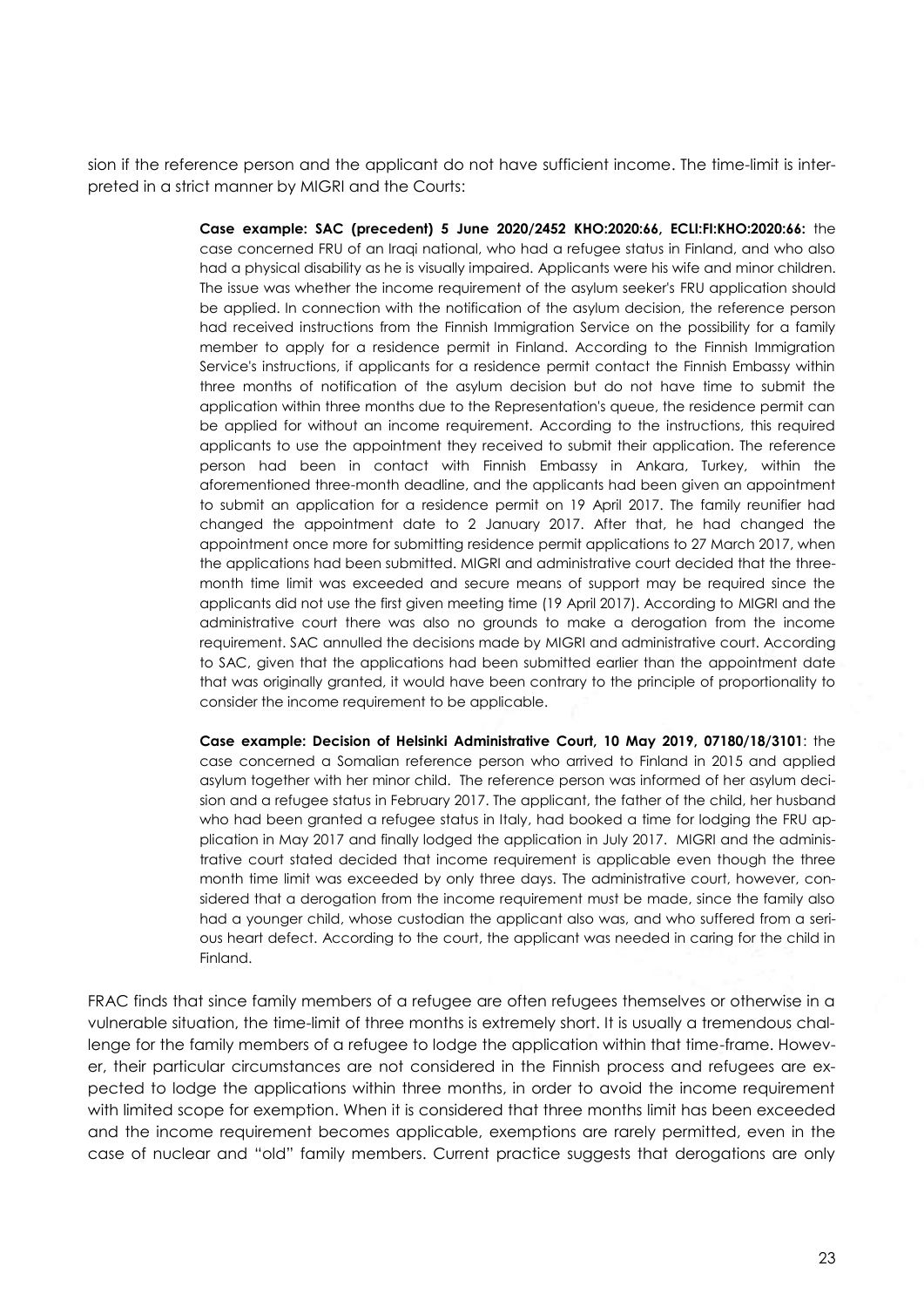possible where there are exceptionally serious grounds or there are individual facts and circumstances that concretely affect the child's best interest. *(See chapter 7.2. above)*

## **8.2.2. Decision-making that dismisses the refugee status**

Migri's policy in FRU cases concerning reference persons with refugee status has also otherwise been strict. Negative decisions have been issued based, for example, on the arguments that there has not been an actual and well-established family life, or, that the family life has been ended voluntarily (that there were no compelling reasons for the reference person to leave) or even, that the applicants are attempting to evade provisions on entering the country (as meant by Section 36 (2) of the AA).

NDO noted in its statement in February 2018 that MIGRI's interpretation of the fact when the family tie of a refugee is considered to be broken is strict and not entirely in line with the principles established by ECtHR in its jurisprudence.<sup>41</sup> Most of these decisions have been annulled by administrative courts or by SAC. In FRAC's experience, it must, however, be noted that even though the decision may be annulled, incorrect decisions will often prevent family life for several years considering the lengthy appeals process.

> **Case example: decision on 12 October 2018 (dnr 02202/18/3101), Helsinki Administrative Court**: the reference person was an Eritrean national with refugee status and the applicants were his wife and young child of the same nationality. MIGRI considered in its negative decision that it had not been reliably shown that there had been actual and well-established family life between the parties. According to the DNA test conducted, the reference person was the biological father of the child. MIGRI based its decision on contradictions in the interviews of the parties and lack of reliable documentation. MIGRI also held that the applicants are attempting to evade the provisions on entering the country meant by Section 36 (2) of the AA. With its decision, Helsinki Administrative Court annulled the decision of MIGRI.

In FRACs view, in the case of any reference person who is a beneficiary of international protection, it should normally be considered that there were compelling reasons for the interruption of family life and for living apart. Similarly, the family life should not be considered of having been broken voluntarily in the case of a refugee, since by granting a refugee status it has been accepted that the person has a well-founded fear of persecution in the country of origin. Also SAC has in its precedents KHO:2016:204 and KHO 2016:167, the former concerning a reference person with refugee status and the latter concerning a reference person with subsidiary protection in Finland, found that the family life has to be considered as been broken for compelling reasons.

Still, MIGRI and the administrative courts have sometimes claimed, even in the cases of reference persons with refugee status, that the family tie between the reference person and the applicant has ended and / or that it had ended voluntarily. In a case concerning a reference person granted refugee status based on *sur place* grounds (converting to Christianity), Migri rejected the application for FRU arguing that since the refugee status was granted based on a *sur place* ground and there were no compelling reasons for the reference person to leave the home country, the family life had been broken voluntarily *(see Case example below)*. In FRAC's view, however, this argument ignores the significance of refugee status and that the enjoyment of family life is not possible in their home country as well as the vulnerable circumstances of the applicants who reside as un-

<sup>-</sup><sup>41</sup> NDO (No. 1).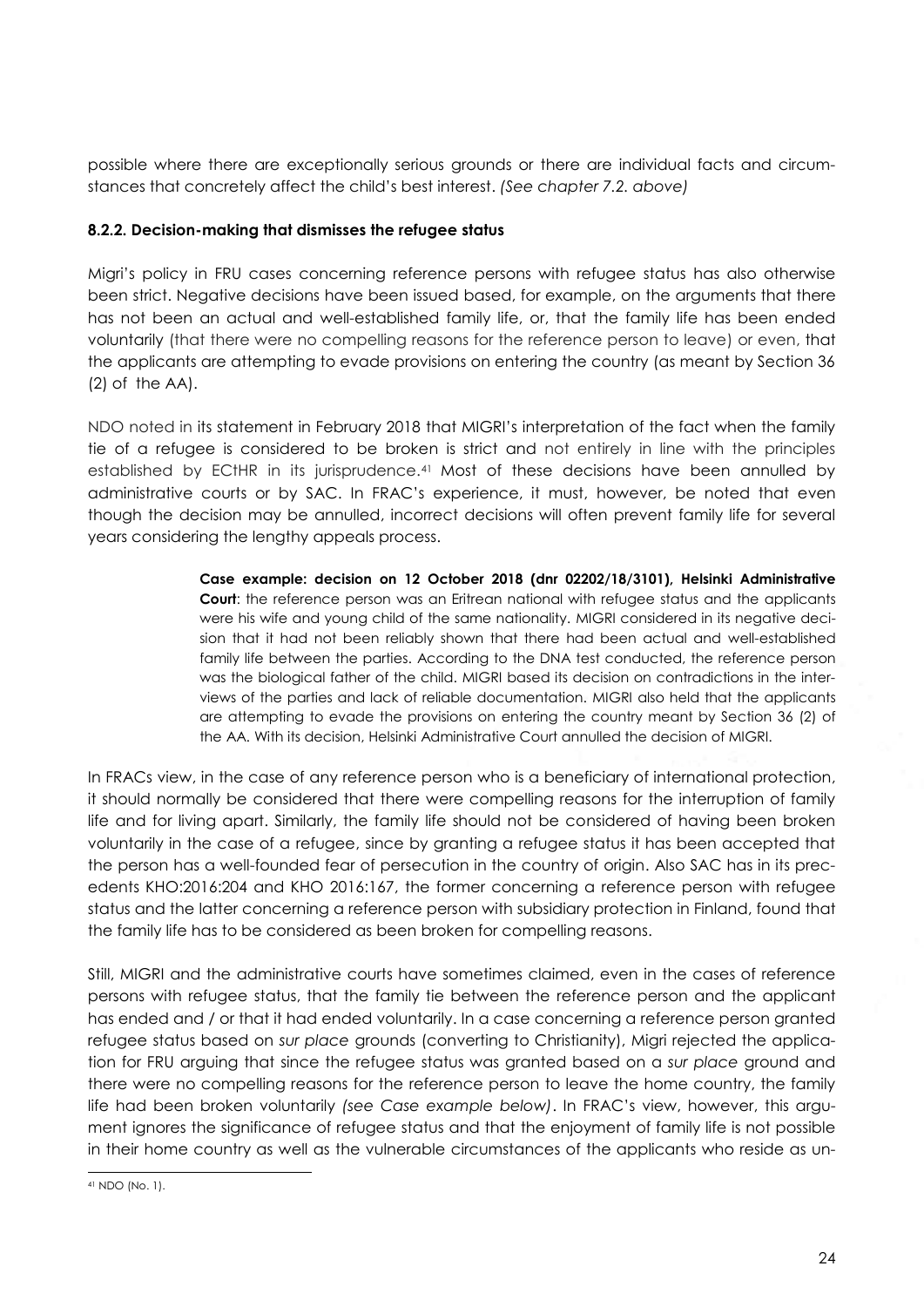documented migrants outside their homecountry. In addition, in this particular case, the reference person and his family had suffered serious rights violations in Afghanistan before he lef the country:

> **Case example: Decision of Helsinki Administrative Court 6 April 2016; Decision of Helsinki Administrative Court 22 April 2020, dnr 06141/18/3101.** The case concerns an Afghan reference person who applied asylum first in Norway in September 2009 and then in Finland in August 2010. The reference person had been imprisoned for one month in his home country and his father and brother had been killed by the Taliban. MIGRI issued a negative decision in February 2012. SAC annulled the decisions by MIGRI and administrative court in June 2013 and returned the case back to MIGRI. In October 2013, the reference person was granted asylum and refugee status based on the danger of persecution after having converted into Christianity in Finland. The reference person's wife and children, who has fled Afghanistan and reside as undocumented migrants in Pakistan, lodged a FRU application in May 2014. In June 2015, MIGRI issued a negative decision as the applicants are not family members of the reference person within the meaning of Section 37 of the AA. According to MIGRI, the family life of the reference person and the applicants ended voluntarily when the reference person decided to leave Afghanistan in 2009, and their intention was not anymore to spend wellestablished family life after six years of separation. Helsinki Administrative Court dismissed the appeal in April 2016. One of three judges and the referendary considered that the family ties were broken because of compelling reasons: the reference person had a compelling reason to leave Afghanistan because of the abuses experienced by his father and brother. SAC did not grant leave to appeal in June 2016. The applicants, residing outside Afghanistan as undocumented migrants, applied for FRU again in May 2017. MIGRI issued a new negative decision in October 2018. Helsinki Administrative Court dismissed the appeal in April 2020. The case is still pending in SAC.

In 2018, MIGRI found that compelling reasons did not exist in a few FRU cases concerning unaccompanied children granted refugee status in Finland. The children were Syrian nationals who had been separated from their parents in Turkey. According to the Administrative Court decisions, annulling the decisions of MIGRI,<sup>42</sup> there were compelling reasons for the separation of the reference persons and the applicants, since they had been in Turkey after escaping the war in Syria before leaving to Europe. *(See also chapter 9.2.3.)*

## **8.2.3. Other relatives – income requirement**

According to 115 of the AA, the issuance of a residence permit to an extended family member of a reference person with refugee status or subsidiary protection always requires that the alien has sufficient financial resources. An exception may be made for minor siblings a) if the residence permit is issued to a minor sibling residing abroad of a person who has arrived in Finland as an UAC, 2) if the siblings have previously lived together and if their parents are deceased or their whereabouts are unknown and 3) if granting the residence permit would be in the best interests of the child.

<sup>-</sup><sup>42</sup> Helsinki Administrative Court Appl. No. 00846/18/3101, 17 January 2019; Helsinki Administrative Court Appl. No. 00583/18/3101, 12 September 2018; Administrative Court of Eastern Finland Appl. No. 19/0053/5, 14 January 2019.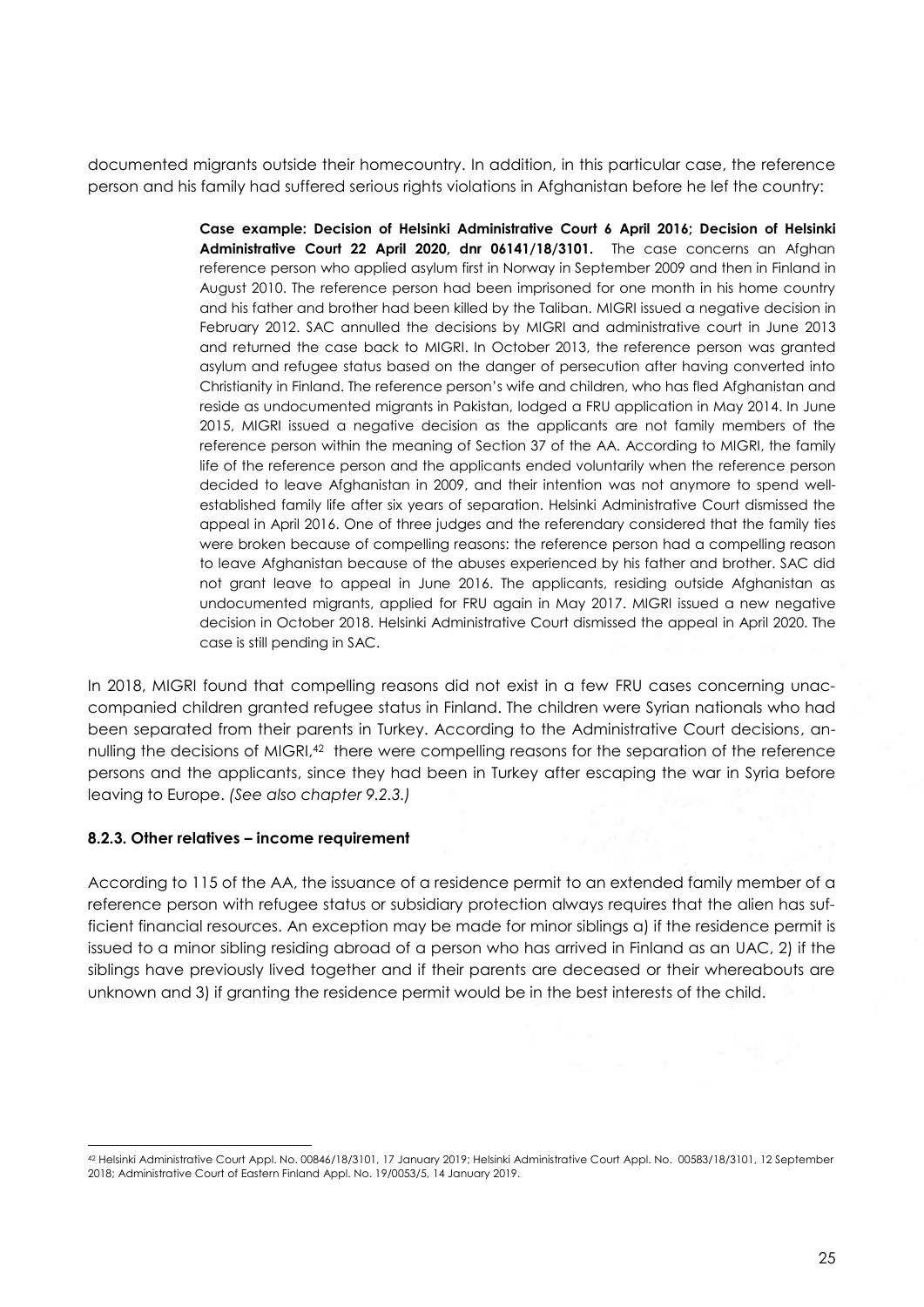## <span id="page-25-0"></span>**8.3. Reference person with subsidiary protection**

## **8.3.1 Income requirement in all cases**

Following amendments to Section 114 of the AA that took effect on 1 July 2016, sufficient financial resources are required for the granting of FRU for family members of beneficiaries of subsidiary protection. The law has been applied retroactively to applications submitted before 1 July 2016. Unlike in the case of a reference person with a refugee status, there is no possibility to exempt from the income requirement if the FRU application is made within three months, The law only provides for an exception to the application of the income requirement concerning minor siblings of the reference person who are abroad without custodians.

FRAC has had several cases where the reference person has received subsidiary protection in Finland in 2016 and his wife and minor children have applied for FRU. <sup>43</sup> The decisions of MIGRI and the administrative courts have been negative only because the income requirement is not fulfilled. According to the decisions, there are no exceptionally serious grounds to make an exemption. In the decisions it has been considered that the best interest of the child does not require a derogation to be made since there are no *individual facts and circumstances that concretely affect the child's best interest*. *(See also chapter 7.2. above)* SAC has not granted leave to appeal.

## **8.3.2. Possibility of return or to live in a third country**

According to Section 114 (3) of the AA, before issuing a residence permit to a family member of a beneficiary of subsidiary protection, additional factors considered next to the income requirement are whether (1)the reference person has a possibility to enjoy family life with the applicant in a third country or whether or not (2) there are impediments to the reference person's return to their country of origin or permanent residence. To the knowledge of FRAC, there are no MIGRI decisions where this has been used as an argument for a negative decision.

## <span id="page-25-1"></span>**8.4. Reference person that have been excluded from refugee status or subsidiary protection**

According to Section 89 of the AA, a person who is not granted international protection, since there are reasonable grounds to suspect they have committed a serious crime, but would be in danger of persecution or serious harm if deported, is granted a temporary residence permit. A temporary residence permit does not give right to FRU. According to Section 113(2) of the AA, persons with a temporary residence permit are issued a continuous residence permit after three years of continuous residence in Finland if the grounds for issuing a residence permit still exist. According to Section 113 (3) of the AA, once a continuous residence permit is issued, their family members<sup>44</sup> may receive a residence permit. Sufficient financial resources are required.

## <span id="page-25-2"></span>**8.5. Reference person with Finnish citizenship**

According to Section 50 of the AA, a nuclear family member or another relative of a Finnish citizen may apply for a residence permit based on family ties. A residence permit for a family member of a Finnish citizen may be granted upon application filed in Finland or abroad. Other relatives are is-

<sup>-</sup><sup>43</sup> Helsinki Administrative Court Appl. No. 02650/18/3101, 2 July 2019; Hämeenlinna Administrative Court Appl. No. 02226/17/3101, 7 September 2018.

<sup>44</sup> Only nuclear family members, not extended family members.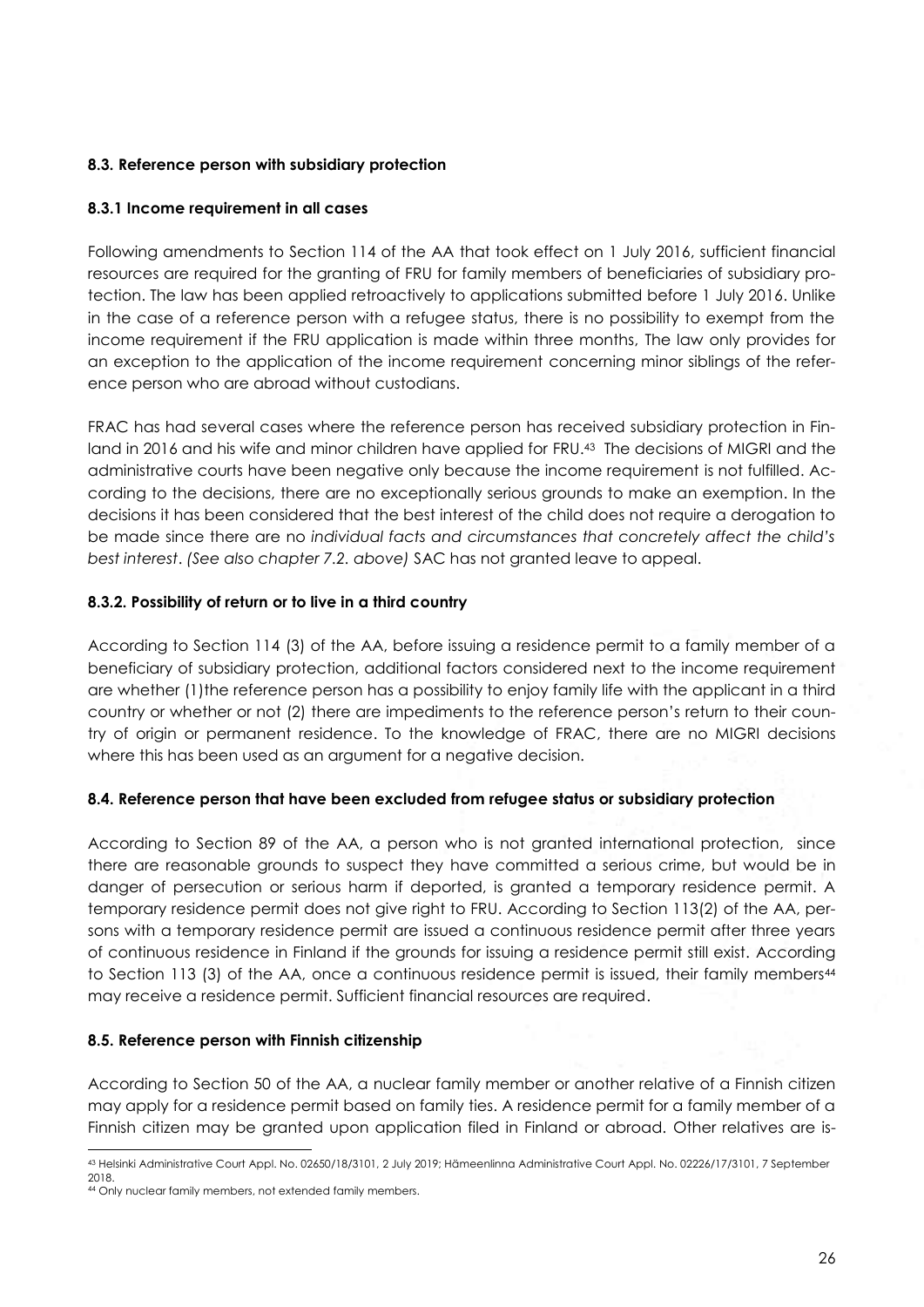sued a continuous residence permit only if refusing a residence permit would be unreasonable because the persons concerned intend to resume their close family life in Finland or because the relative is fully dependent on the Finnish citizen living in Finland. Such other relatives must remain abroad while the application is processed. Granting a residence permit for a family member or other relative of a Finnish citizen does not require income.

Often the asylum process, including appeals procedures, lasts several years and the applicant may be granted international protection after having already been in Finland continuously for four years or more. Hence, if the applicant meets the other requirements for citizenship in the Finnish Nationality Act, the applicant may be able to immediately apply for Finnish citizenship after obtaining international protection. As a consequence, after receiving Finnish citizenship no income requirement is applied in their FRU application.

## **9. THE RIGHT OF A CHILD TO FAMILY LIFE**

## <span id="page-26-1"></span><span id="page-26-0"></span>**9.1. The best interest of the child**

According to Article 3 (1) of the UNCRC, in all actions concerning children the best interests of the child shall be a *primary* consideration. The provision corresponds to 24 (2) of the Charter of Fundamental Rights of the European Union. Moreover, article 5 (5) of the EU Family Reunification Directive sets out obligations for Member States with respect to the best interests of children when examining an application.

Section 6 (1) of the AA requires that in any decisions taken under the AA that concern a child under 18 years of age, special attention shall be paid to the best interests of the child and to circumstances related to the child's development and health*.* Though there is no uniform definition on the best interest of the child, the draft proposal to Section 6 (1) of the AA provides guidance as to its interpretation and application in practice:<sup>45</sup>

"The best interests of the child is always individual and tied to the life circumstances of the child at that time. The best interests of the child shall be considered as a whole; taking into account the needs, wishes and opinions of the child. In judicial and administrative decisions, it is central that the decision maker ascertains which decision in the particular case is in the best interests of the child. The social workers are often in central position when clarifying the opinion and the benefit of the child concerning a decision of the authorities."

In light of the above, in FRU decisions the best interest of the child should be a primary consideration – meaning it should be given higher priority than other considerations in the matter, as pointed out by the CRC Committee. <sup>46</sup> Concerning the application of the concept of the best interest of the child, the Committee has also underlined that the best interest of the child is a fundamental, interpretative legal principle. According to the Committee: "If a legal provision is open to more than one interpretation, the interpretation which most effectively serves the child's best interests should be chosen."<sup>47</sup>

<sup>-</sup><sup>45</sup> HE 28/2003 vp (No. 21).

<sup>46</sup>CRC /C/GC/14, General comment No. 14 (2013) on the right of the child to have his or her best interests taken as a primary consideration (art. 3, para. 1), paras 37-39.

<sup>47</sup> Ibid, para 6.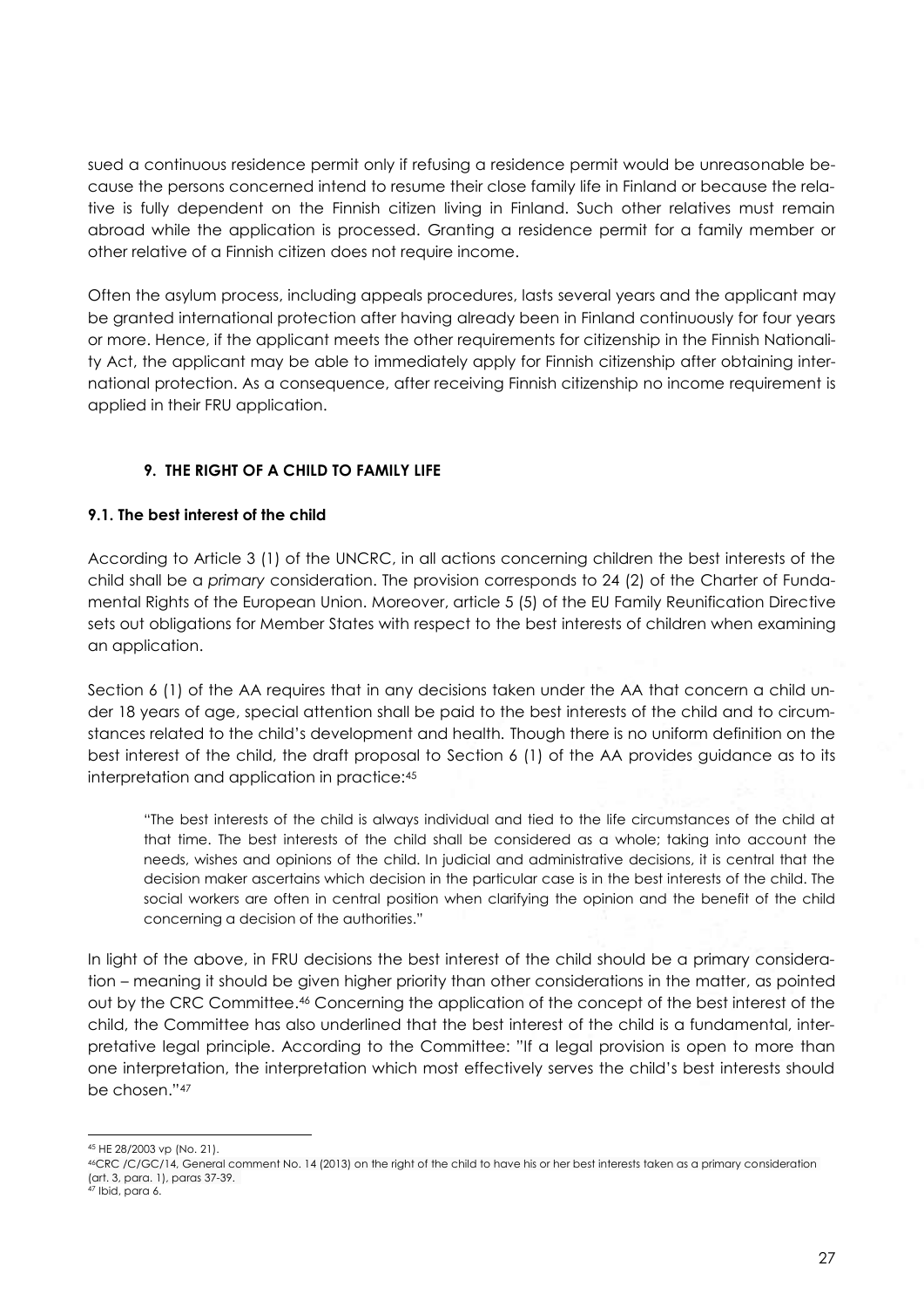In its report "Best interest of the child" (2014), FRAC analysed a number of decisions in asylum and FRU cases involving children represented by FRAC.<sup>48</sup> FRAC found that the best interest of the child was, in most cases, mentioned in the decision, though often not analysed in a substantive manner. It can also be seen from the decisions of 2014 that FRU was especially difficult when the reference person was an UAC. Apart from the requirement of the child to be a minor at the date of the FRU decision, the negative decisions issued by MIGRI were based on a lack of "compelling reasons" and the parents' intentions to evade the entry provisions by sending the child to Finland, even if the child had obtained international protection in Finland. The grounds for international protection are assessed during the asylum process and evaluated again in the FRU application process.

The problems observed in the decisions of 2014 continue to be present today. According to the experience of FRAC, the best interest of the child is usually not respected as a primary consideration in the decisions. All relevant facts and circumstances regarding the child are not taken into account in the assessment*.* Also, the statements from social workers are not systemically requested nor are their opinion given sufficient weight in the decisions.<sup>49</sup> In FRAC's view, in the FRU decisions of MIGRI and the administrative courts, the restrictions set by the AA are emphasized more than the rights created by international human rights instruments and reflected in Finnish law. Restrictions that limit fundamental human rights particularly affect those with heightened vulnerabilities, such as children. As demonstrated in this report, the significance of the international protection status of the reference person (the impossibility to continue family life in the home country), the circumstances of the reference person or the applicants and the impact of the decision on the child are often neglected in the decision making, leading to decisions that are against the best interest of the child.<sup>50</sup>

In a report of March 2020, the NDO reviewed 66 FRU decisions of UACs who were granted international protection, with the purpose of examining how children's' right to family life is realized in FRU cases. The NDO noted that the current administrative practice does not seem to be fully in line with the CRC. According to the report, the best interest of the child is not a priority in the decision making and the child's right to family life is not considered as important as the argument of evading entry provisions, Accordingly, the child's fundamental right to family life can be limited by merely the fact that the child has arrived alone to seek asylum. The study shows that only half of the children with international protection were reunited with their families in Finland.<sup>51</sup>

## <span id="page-27-0"></span>**9.2. FRU for UACs**

 $\overline{a}$ 

#### <span id="page-27-1"></span>**9.2.1 Family members of a minor child and effect of the protection status**

As noted above in chapter 6.1, the definition of a nuclear family member is strict in the AA. The family members of a minor child are his or her custodians. Minor siblings are treated as "other relatives" but are given a residence permit together with the custodian. Moreover, when the reference

 $50$  AA (No. 6) Section 36(2); chapter 7.2. Strict jurisprudence; chapter 8.2.2. Decision making that dismisses the refugee status; chapter 9.2.3. Evading entry provisions.

<sup>48</sup> Pakolaisneuvonta, Osa II, lapsen edun arviointi tuomioistuinten perheenyhdistämispäätöksissä, 2014, available at:

[https://www.pakolaisneuvonta.fi//wp-content/uploads/LapsenetuPY-160315F.pdf.](https://www.pakolaisneuvonta.fi/wp-content/uploads/LapsenetuPY-160315F.pdf) 

<sup>49</sup> See also A.B v. Finland (CRC/C/86/D/51/2018) given on 5 February 2021, concerning the inadequate assessment of the best interest of the child in Finland, in an asylum case. Even though falling outside the temporal scope of the report, the case has been included in a footnote due to its thematic significance.

<sup>51</sup> NDO, Children Without Families (No. 2).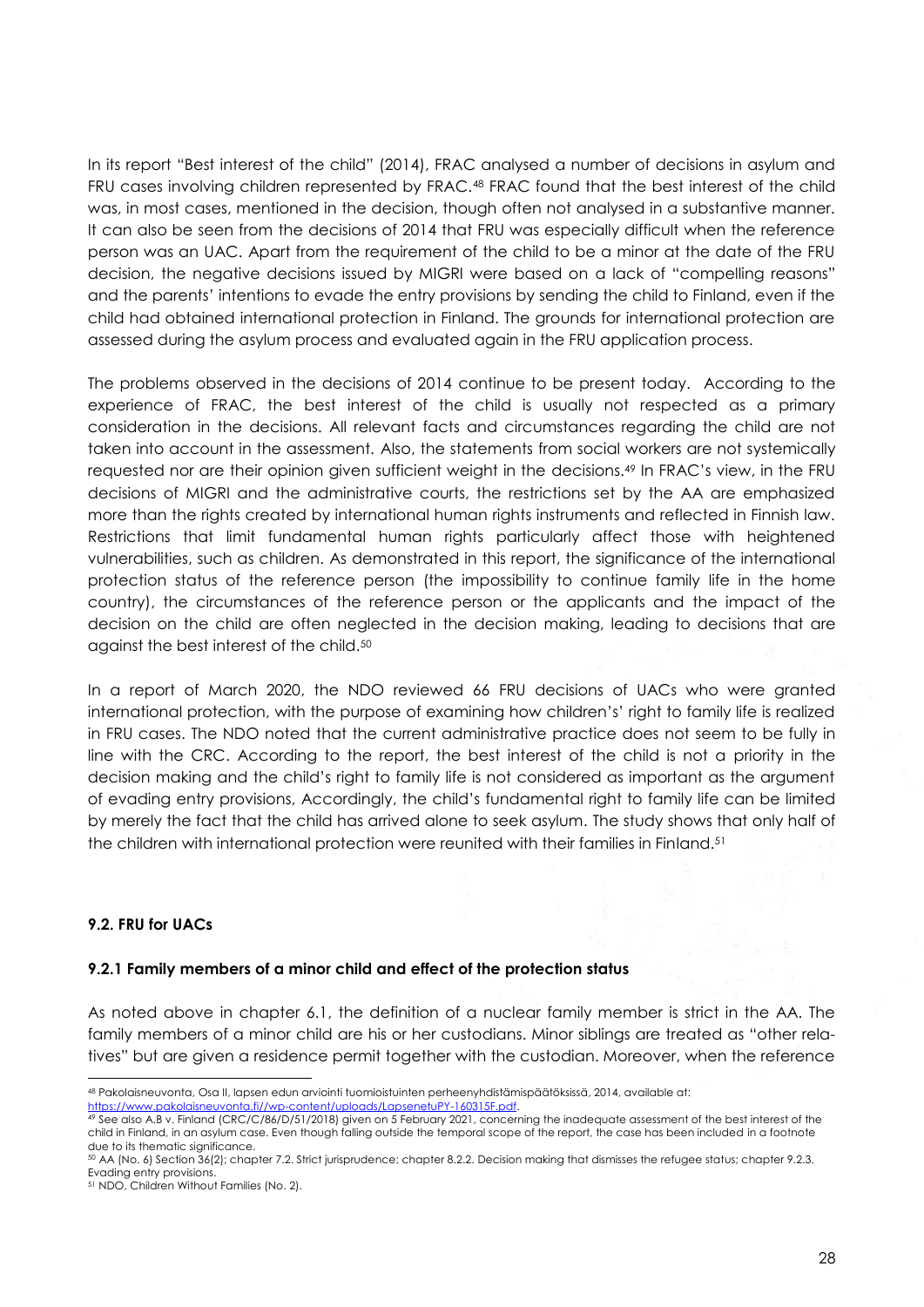person is an UAC, the status of the reference person affects which family member is eligible for FRU. If the UAC has received a refugee status or subsidiary protection, family members as well as other relatives may apply. If the UAC has received a residence permit on compassionate grounds only a nuclear family member may apply.<sup>52</sup>

Statistically, in Finland a significant number of UACs receive residence permits on compassionate grounds and not on basis of international protection needs. In 2016, when the amount of asylum decisions increased significantly, the percentage of residence permits based on "other grounds" (i.e. compassionate grounds and not protection grounds) was 58%. In following years, the percentage of residence permits on compassionate grounds has decreased: 37 % in 2017, 21 % in 2018 and 14,5 % in 2019.<sup>53</sup>

## <span id="page-28-0"></span>**9.2.2. The impact of the requirement of the child to be a minor**

According to the legislation that entered into force in August 2010, a child, whether a reference person or an applicant in a FRU application, had to be under the age of 18 at the time when the FRU decision was made and not only when submitting the application. This requirement was added to Section 38 of the AA at the same time with the legislation concerning age assessments (Section 6 a § of the AA). As the processing time for FRU applications at MIGRI at the time was often 1,5 or even 2 years, the vast majority of children who had arrived in Finland as UACs lost their right to FRU. Only since 1 January 2012 Section 69 a of the AA has included a time-limit of nine months for the processing of FRU applications. However, according to the law, in exceptional circumstances the decision may be served at a later date.

Furthermore, following the CJEU decision of 12 April 201854, Section 38 of the AA was amended on 1 June 2019. Current legislation thus requires that the reference person, who is an UAC and has received international protection in Finland, was a minor on the date when he or she lodged the asylum application in order to be considered as a minor for the purposes of FRU (See also chapter 6.2. above). Hereby, an UAC, who has not received international protection but has received a residence permit on compassionate grounds, loses the possibility to FRU when he / she turns 18.

## <span id="page-28-1"></span>**9.2.3. Compelling reasons**

The policy of MIGRI and the courts with regards to the concept of *compelling reasons* has made the FRU for UACs considerably more difficult in the recent ten years. In 2009, SAC held in a precedent (KHO:2009:86) concerning FRU of an UAC that the parents of the UAC had sent the 2 year-old child to Finland in order to later on receive residence permits for themselves and the rest of the family. The child had been granted a residence permit on compassionate grounds (Section 52 AA). SAC stated that the parents had not had compelling reasons for sending the child to Finland and held that Section 36 (2) of the AA, evading the provisions on entry, was applicable and there were grounds for denying residence permits for the applicants.

 $\overline{a}$  $52$  Also in this case, as in the case of unaccompanied minors with a protection status, the siblings who are considered as other relatives may apply together with the custodian(s).

<sup>53</sup> Statistics obtained from MIGRI.

<sup>54</sup> *A. and S. v. Staatssecretaris van Veiligheid en Justitie* (No. 25).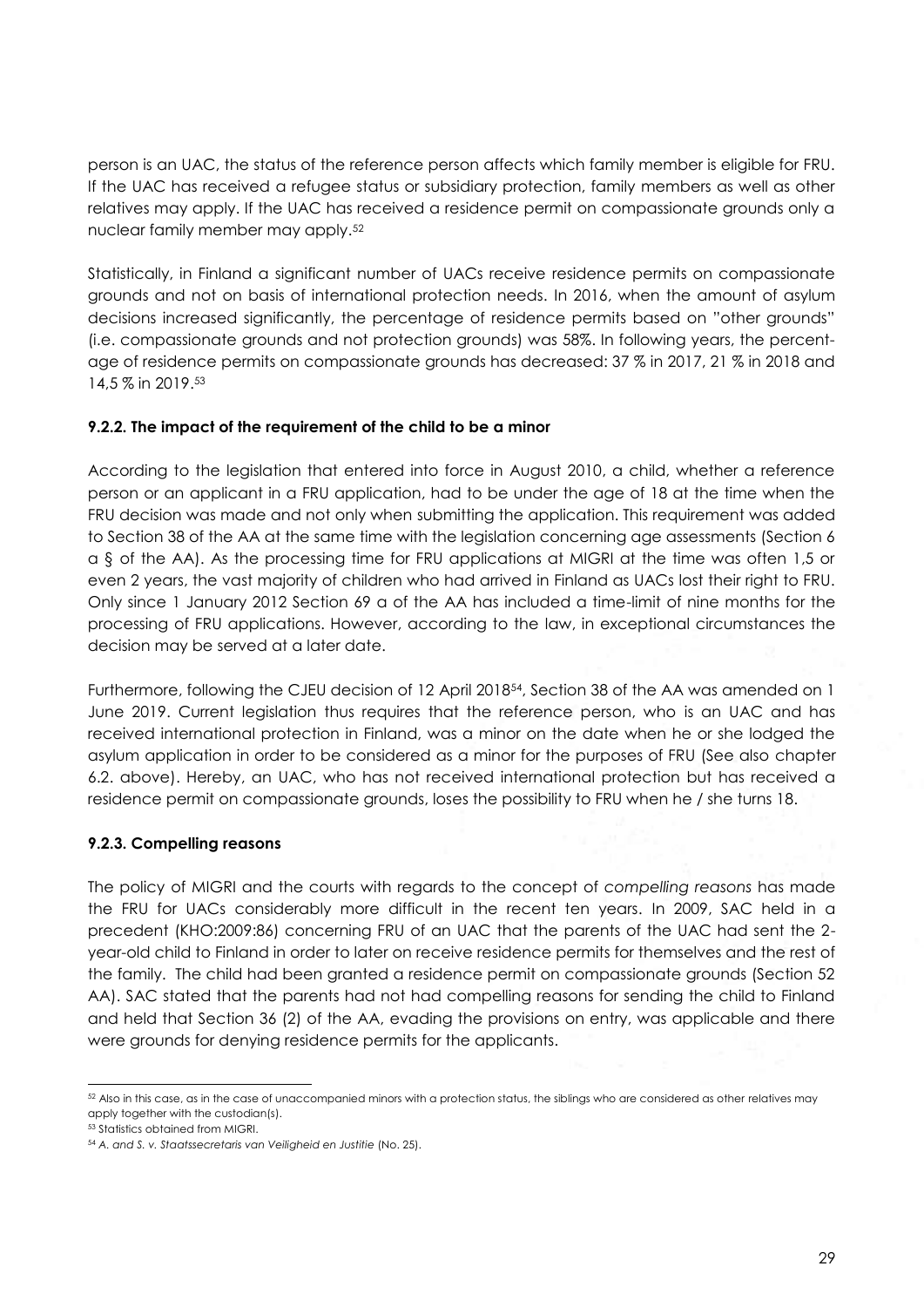Since then, if the UAC, acting as a reference person, has another status than refugee status, such as a residence permit on compassionate grounds or even subsidiary protection, the most common argument in negative FRU decisions has been that there were no *compelling reasons* for the separation of the child from the rest of the family and that there are reasonable grounds to suspect that the custodian intends to evade the provisions on entering the country. In such decisions, it is thus considered that subsidiary protection status, which is often based on a more general security threat in the country of origin, does not constitute an individual compelling reason for the departure of the child. <sup>55</sup> If the UAC has received protection on a more individual basis, it has been considered that the family has had a compelling reason for sending the child, considerably enhancing the possibility of a positive FRU decision.

*Compelling reason* is not a requirement for FRU according to the AA nor does the Government refer to its application in the preparatory works to legislation on FRU. However, the broad application of the Section 36 (2) of the AA in relation to FRU has significantly restricted the fundamental right of these children to live with their family.

Since the precedent in 2009, SAC has not granted leave to appeal in a number of cases in which the circumstances of the cases differed from that of the 2009 ruling, since the children were older and had received international protection status in Finland.

On 22 September 2020, SAC granted leave to appeal and issued a precedent setting decision concerning "compelling reasons" and Section 36 (2) of the AA in the case of an UAC that had received international protection in Finland. SAC did not annul the negative decision made by MIGRI and the Administrative Court and as such, upheld the reasoning on compelling grounds.

> **Case example: KHO:2020:98, 22 September 2020, ECLI:FI:KHO:2020:98** The reference person had arrived to Finland as a minor and had been granted subsidiary protection. According to the decision of subsidiary protection, then security situation in Anbar province was not such that it would cause danger to anyone residing in the area. In that decision it had been stated that the child was a minor girl whose parents lived in Bagdad and she did not have an adult who could take care of her or any other safety net in her home area, Anbar province. According to the decision these personal circumstances made her especially vulnerable to become a victim of arbitrary violence in her home area, taking into account the security situation there. SAC held that the reasons she had received subsidiary protection, were not such reasons that could justify sending her away from her parents in Baghdad or in Turkey. Taking into account the reasons for subsidiary protection, SAC held that there was no compelling reason having to do with the child's life or health, to send her away from her parents to apply international protection in Finland. Taking also into account other circumstances, SAC held that there was enough certainty to conclude that the intention of the parents had been to send the appellant to Finland, to later apply residence permits for themselves. MIGRI had been able to consider that the parents of the appellant had intended to evade provisions on entering the county in the way meant in Section 36 (2) of the AA. SAC held that there was no fixed family life, and dismissing the request for residence permits did not mean violating the protection of family life contrary to ECHR.

<sup>-</sup><sup>55</sup> In September 2020, SAC confirmed in a precendent that the interpretation on the lack of compelling reasons can be used also in FRU of UACs who have been granted subsidiary protection. Korkein Hallinto Oikeus Appl. No. 2020:98, 22 September 2020.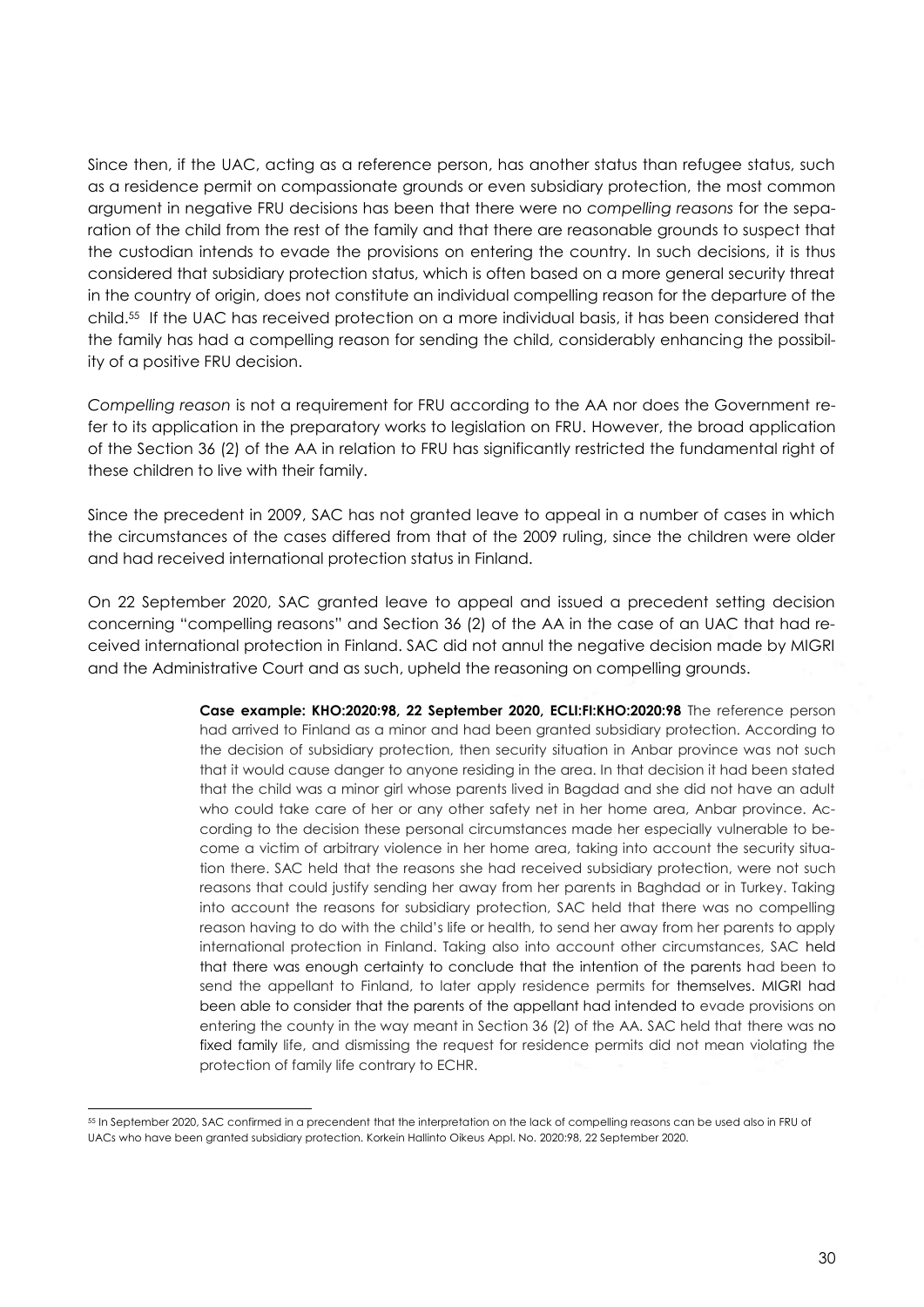Voting 6-1. The dissenting judge would have annulled the decisions of MIGRI and administrative court. He held that taking into account the subsidiary protection status, MIGRI can not have argued that the appellant has left her home country or country of residence without a compelling reason. He also took into account the especially vulnerable position of the unaccompanied minor. Referring to ECtHR judgement in Mayeka and Mitunga vs. Belgium para 84-85, he stated that the right if a minor to protection of family life and FRU must not depend on her parents' behaviour.

The SAC precedent demonstrates the differential treatment of children with refugee status and those granted subsidiary protection. In cases where the reference person has refugee status, it is usually not possible to argue that there were no compelling reasons for the child's departure and apply Section 36 (2) of the AA. However, as described above in chapter 8.2.2., in the beginning of 2018, MIGRI issued three negative decisions in cases concerning UACs who were granted refugee status in Finland:

> **Case example: Decision of Helsinki Administrative Court, 17 January 2019, dnr 00846/18/3101; Decision of Helsinki Administrative Court 12 September 2018, dnr 00583/18/3101; Decision of Administrative Court of Eastern Finland, 14 January 2019, dnr 00746/18/3101.** In these cases the reference persons were UACs, Syrian nationals who had been transferred to Finland from Greece and who had been granted a refugee status in Finland. The applicants were their custodians and, in some cases also siblings. MIGRI considered that since the minor acting as a reference person had been separated from his family in Turkey, there were no compelling reasons for the separation of the reference persons and the applicants and therefore the family life had been broken voluntarily. MIGRI also considered that the applicants (parents and siblings) were trying to evade the provisions on entering the country. The Administrative Courts annulled two of the decisions issued by MIGRI, holding that there were compelling reasons for the separation of the reference persons and the applicants in their circumstances, even though the reference persons had lived temporarily in Turkey, since they had been in Turkey escaping the war before leaving to Europe.

> In one of the cases, the mother of the reference person had died after the decision of MIGRI. The remaining applicants were the brothers of the reference person (a twin brother who had turned 18 after the decision of MIGRI and a little brother who was still a minor). According to Administrative Court, the circumstances of the family had significantly changed. The Court noted that the reference person and his twin brother had turned 18 and the reference person had lived independently in Greece before arriving to Finland. The Court stated that taking into account the changes in the family unit and the reference person's and the applicants' ages, their meaning can not be considered to be the continuation of earlier family life, and dismissed the appeal. SAC did not grant leave to appeal.

Even the youngest UACs have not always received their families to Finland. In 2013, only one out of 156 applicants received a positive decision to their FRU application in cases where the reference person was an UAC. According to the experience of FRAC, the reason for such a high number of negative decisions was especially the fact that the reference persons rarely had refugee status and therefore, in the decision it was considered that there were no *compelling reasons* for the child to leave the home country and thus, the parents' intention is only to evade the provisions on entering Finland as meant by Section 36 (2) of the AA. Similarly, the requirement of the reference person to be a minor and the fact that many had turned 18 before the decision of MIGRI have been a reason for some of the negative decisions.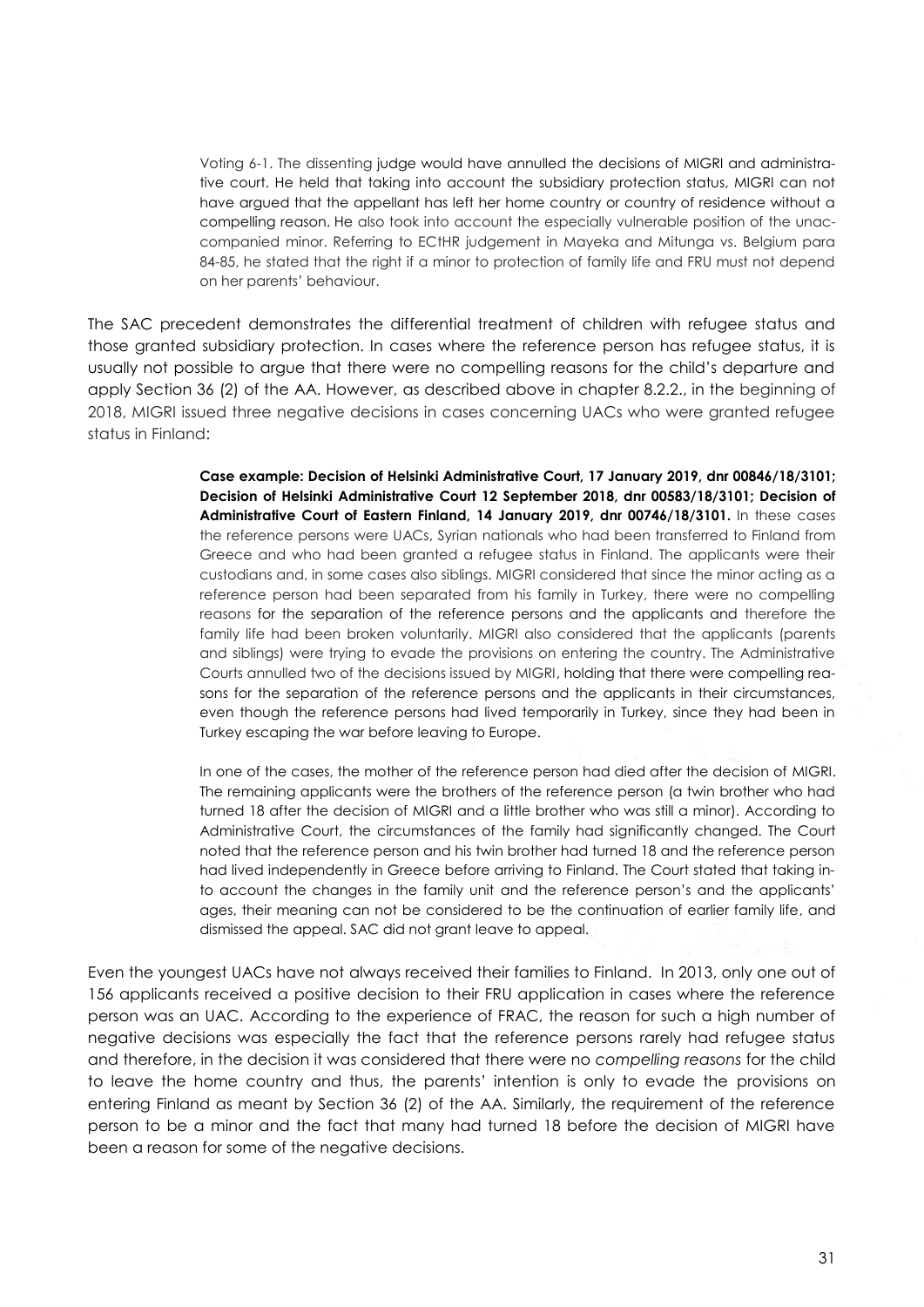FRAC recognises that compared to the situation in 2013, the possibility of an UAC to have an successful FRU application has improved. This is also due to the fact that in recent years, more UACs have been granted refugee status; 45 %, in 2019 compared to 1,5 % in 2011.<sup>56</sup> The prospects of FRU for UACs are not as grim as in 2013 or 2014 but still, only half of the children who have been granted international protection are reunited with their families in Finland.<sup>57</sup>

## <span id="page-31-0"></span>**10. CONCLUSIONS AND RECOMMENDATIONS**

FRU is an important form of legal, safe and regulated pathway for those in need of protection as the European Commission has also stated in its communication on the New Pact on Migration and Asylum.<sup>58</sup> Safe and legal channels remove the incentive to embark on dangerous journeys to reach Europe and legal migration while protecting the most vulnerable. The system needs to be geared to reflect the needs of children at every stage and to promote swift FRU which ultimately serves also in the best interest of the whole Finnish society.

The importance of supported and well-managed access to family reunion is further highlighted in the 2019 "UNHCR Recommendations to Finland on strengthening refugee protection in Finland, Europe and globally",<sup>59</sup> in which family reunification is said to clearly enable many women and children to safely access protection. Family reunion is also a strong element in support of successful integration strategies and programs as well as an important factor in reducing mental health issues among refugees. In the recommendations, UNHCR expressed concerns about the introduced restrictions to FRU in Finland and particularly that Finland's current legislation practically excludes beneficiaries of subsidiary protection from family reunification by conditioning it to strict income requirements from day one. In the said recommendations, UNHCR thus recommends Finland to provide equal access to family reunification for refugees and beneficiaries of subsidiary protection and revise resource requirements.

In the past ten years, an increasingly restrictive legal and policy framework on FRU combined with a strict implementation and practice upheld by the Finnish Courts, have led to a situation where, in FRAC's view, the fundamental right to family life and reunification of refugees and beneficiaries of subsidiary protection has not been respected in a number of instances. The fundamental right to family life has been limited with concepts that can not be found in the law or in the preparatory works, such as the lack of *compelling reasons* or the requirement of *individual facts and circumstances that concretely affect* the child's best interest.

In FRAC's view, MIGRI, the Administrative Courts and the SAC have interpreted the law restrictively, limiting the right to family life. By requiring compelling reasons for the separation of the family members and the fulfilment of a strict income requirement, the special circumstances and humanitarian needs of beneficiaries of international protection and their family members have not

1

<sup>56</sup> Of the decisions made to asylum application of UACs in 2009-2019, the percentage of decisions granting asylum and refugee status has been the following: 2009: 0,4 %, 2010: 2 %, 2011: 1,5 %, 2012: 9 %, 2013: 8 %, 2014: 12,5 %, 2015: 28 %, 2016: 13 %, 2017: 17 %, 2018: 33 %, 2019: 45 %. statistics obtained from MIGRI

<sup>57</sup> NDO (No. 1).

<sup>58</sup> European Commission, Communication from the Commission to the European Parliament, the Council, The European Economic and Social Committee and the Committee of the Regions on a New Pact on Migration and Asylum, 23 September 2020, COM(2020) 609 final. <sup>59</sup> UNHCR, Recommendations to Finland on strengthening refugee protection in Finland, Europe and globally, March 2019, accessible at: [https://www.unhcr.org/neu/wp-content/uploads/sites/15/2019/03/UNHCR-Recommendations-to-Finland-2019.pdf.](https://www.unhcr.org/neu/wp-content/uploads/sites/15/2019/03/UNHCR-Recommendations-to-Finland-2019.pdf)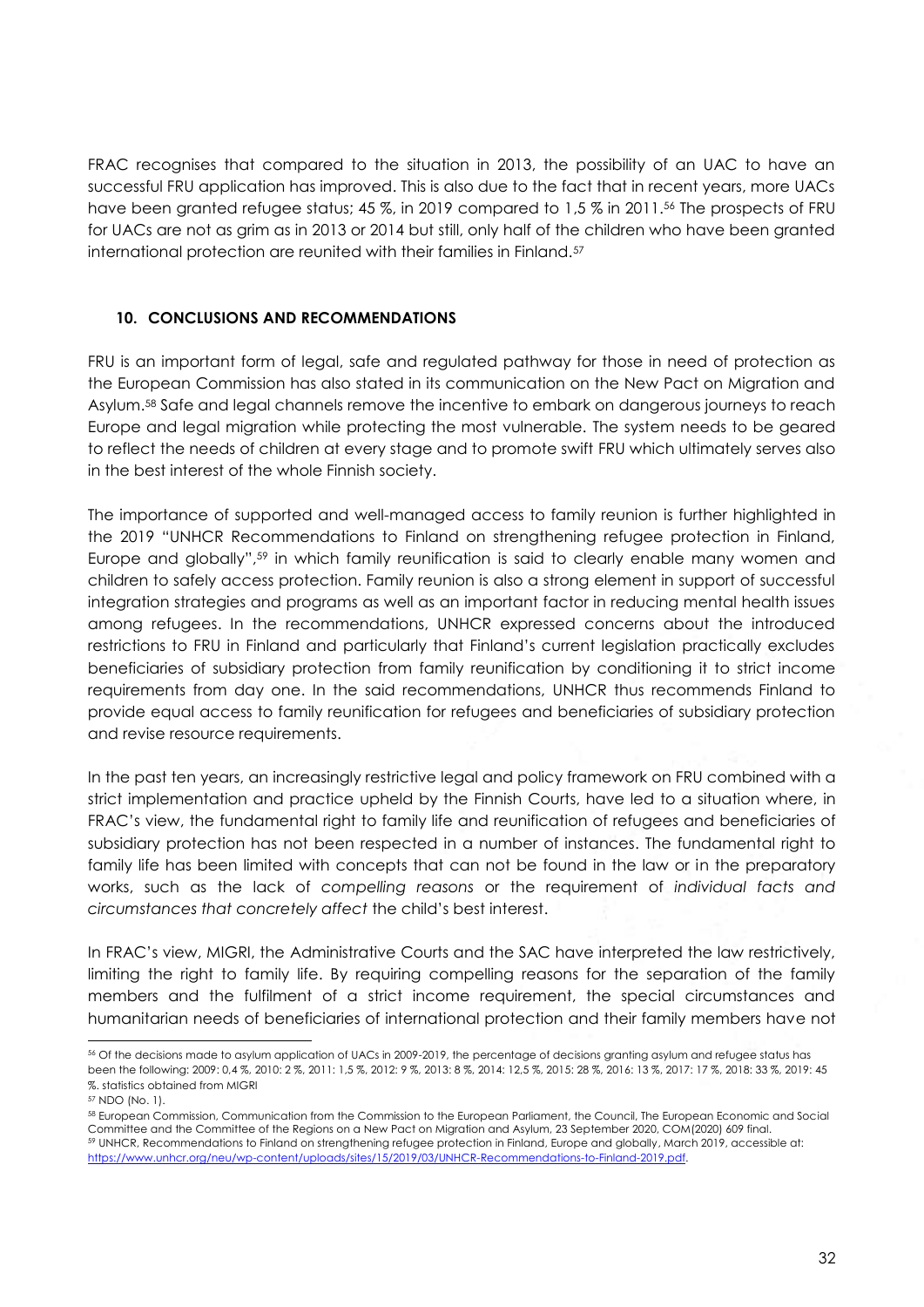been taken sufficiently into account. Further, FRAC finds that the best interest of the child has not been given primary consideration and the rights of the child have not been met adequately. In FRAC's view, certain legislative amendments and policy changes are necessary and urgent to ensure a human rights sensitive interpretation of the legal framework on FRU in Finland. To this end, FRAC has five key recommendations:

- 1. **The income requirement should be abolished**. The income requirement should be abolished for all beneficiaries of international protection, because it restricts FRU and the right to family life, especially for those who are in highly vulnerable situations. As the time-limit of three months is unreasonably short and applied in a strict manner, it should, as a minimum, be extended to six months. This six-month time limit should apply to all beneficiaries of international protection, including refugees and beneficiaries of subsidiary protection. This recommendation is in line with the European Commission's recommendation on the application of the EU FRU Directive 2003/86/EC. 60
- 2. **The application and interpretation of Section 36 (2) of the Aliens Act should be clearly defined**. The broad scope and general nature of Section 36 (2) according to which the residence permit may be refused if it is considered that the applicant is trying to evade the provisions on entry into the country leaves the authorities with broad discretion. This has resulted in an interpretation that, without a clear legal basis, restricts legal certainty and FRU of beneficiaries of international protection. The application and interpretation of Section 36 (2) of the Aliens Act to UACs as well as FRU in general need to be specified and clearly defined in law. A provision that limits or prevents the fundamental right to enjoy family life should always be clearly and consicely defined in law.
- 3. **The principle of the best interest of the child must be a primary consideration in cases involving children (a reference person or an applicant).** The best interests of the child should be assessed individually for each child and analysed in a detailed manner in the decisions. Due regard for the principle of best interests of the child further necessitates an assessment as to the short- and long-term impact of the decision on the child´s well-being and development in line with the Convention on the Rights of the Child.
- 4. **The vulnerabilities and other actual circumstances of the family members of beneficiaries of international protection must be taken into account throughout the application process.** The applicants should neither be required to submit documents they cannot obtain nor should the lodging of an application for FRU depend on the applicant's possibility to legalise his / her residence in the country where the Finnish mission is located. The need to specify Section 60 of the AA and the application of the requirement of legal residence to family members of beneficiaries of international protection should be evaluated. Also the application fees in these cases should be abolished or considerably lowered. Considering the relatively sparse network of Finnish Embassies, the applicants should, for example, always be allowed to visit the nearest Finnish Embassy or the sponsor can be granted the option to apply on behalf of their family and waive the requirement for family members

1

<sup>60</sup> *"The Commission considers that the humanitarian protection needs of persons benefiting from subsidiary protection do not differ from those of refugees, and encourages MSs to adopt rules that grant similar rights to refugees and beneficiaries of temporary or subsidiary protection. The convergence of both protection statuses is also confirmed in the recast Qualification Directive 2011/95/EU as part of the 'EU Asylum Package'*", European Commission, Communication from the Commission to the European Parliament and the Council on Guidance for Application of Directive 2003/86/EC on the Right to FRU, 3 April 2014, COM/2014/0210 final, Art. 6(2).